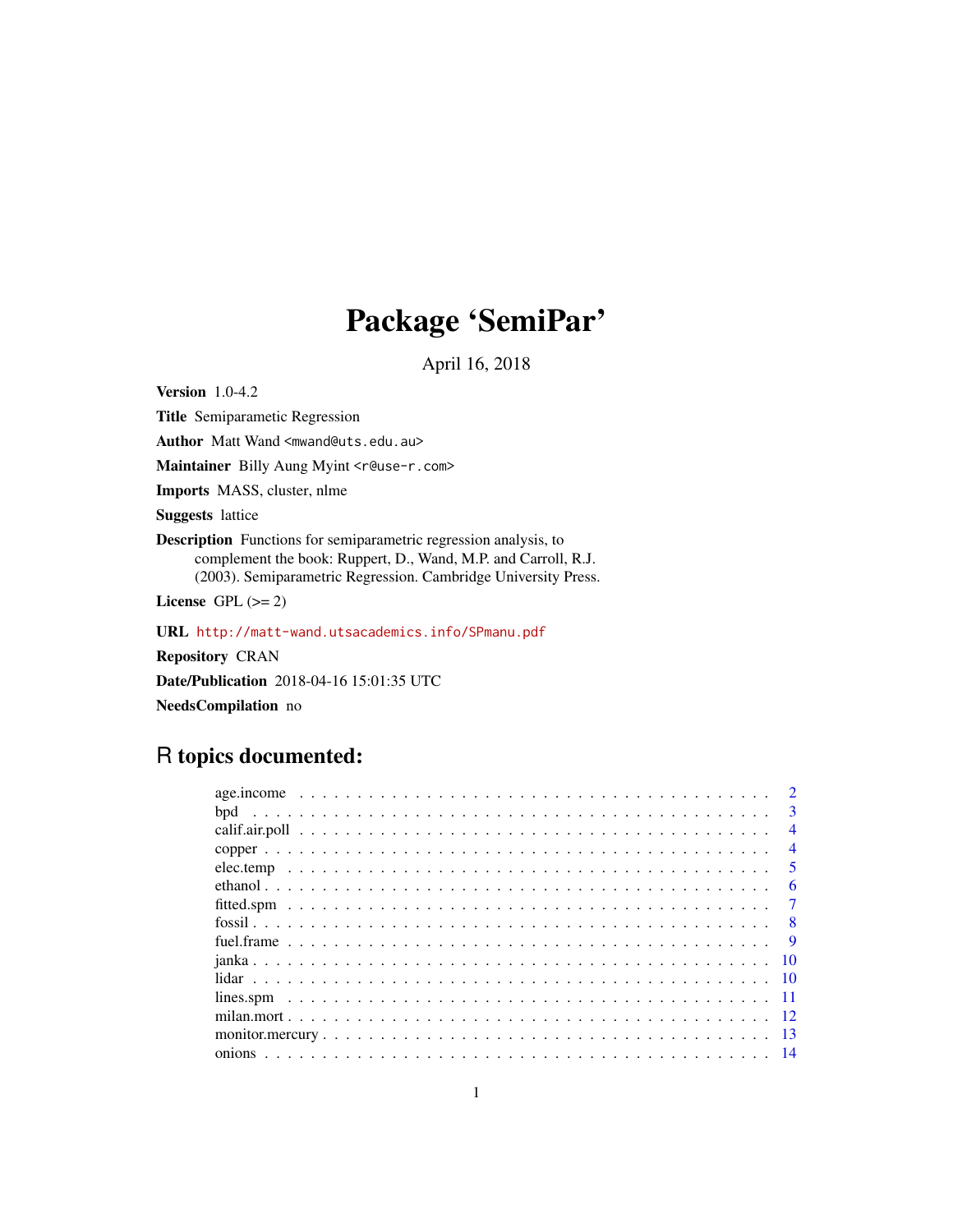### <span id="page-1-0"></span>2 age.income

| Index | 32 |  |
|-------|----|--|
|       |    |  |
|       |    |  |
|       |    |  |
|       |    |  |
|       |    |  |
|       |    |  |
|       |    |  |
|       |    |  |
|       |    |  |
|       |    |  |
|       |    |  |
|       |    |  |
|       |    |  |
|       |    |  |
|       |    |  |
|       |    |  |

age.income *Age/income data*

#### Description

The age. income data frame has 205 pairs observations on Canadian workers from a 1971 Canadian Census Public Use Tape (Ullah, 1985).

#### Usage

data(age.income)

#### Format

This data frame contains the following columns:

age age in years.

log.income logarithm of income.

#### Source

Ullah, A. (1985). Specification analysis of econometric models. *Journal of Quantitative Economics*, 2, 187-209.

#### References

Ruppert, D., Wand, M.P. and Carroll, R.J. (2003) *Semiparametric Regression* Cambridge University Press. <http://stat.tamu.edu/~carroll/semiregbook/>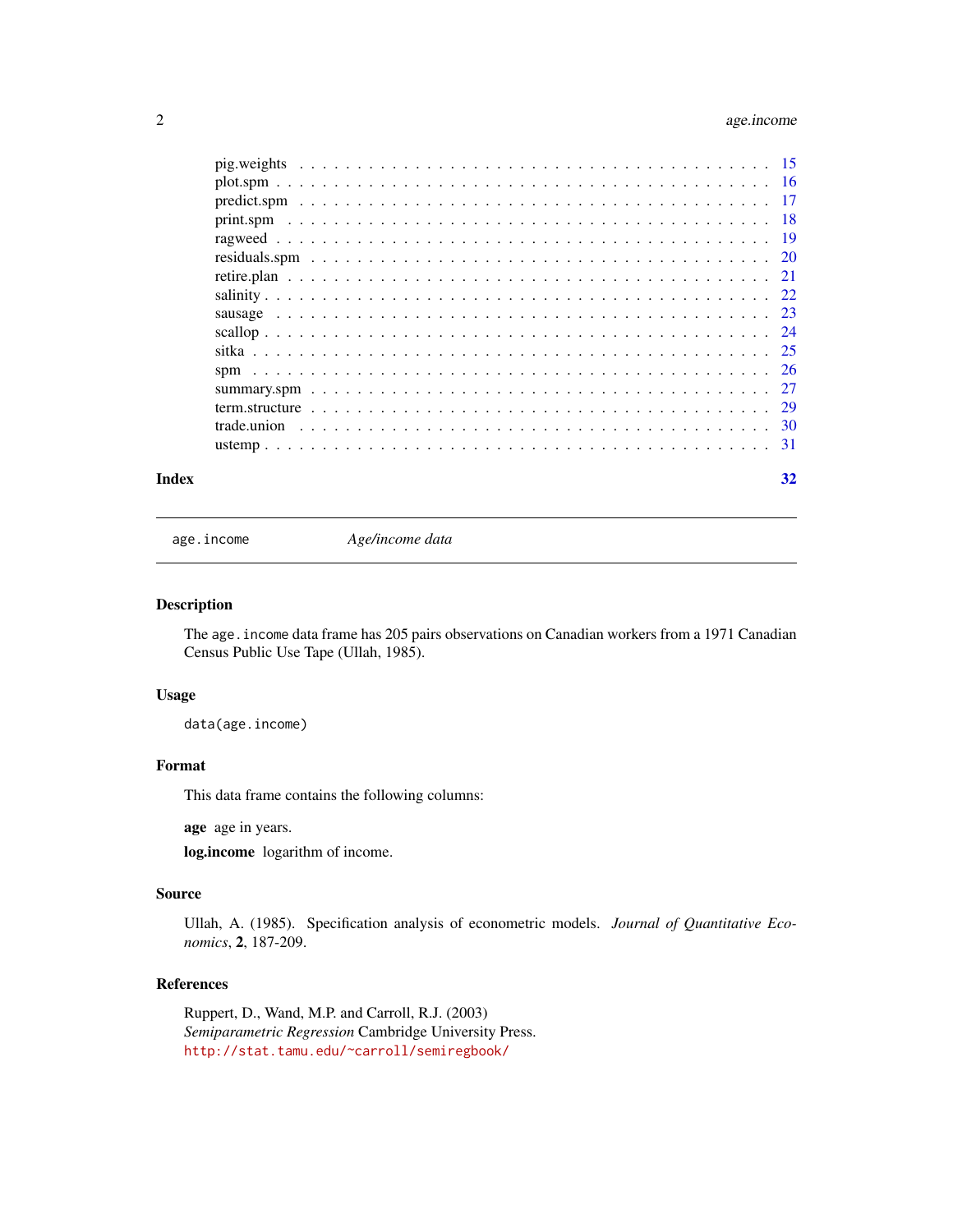## <span id="page-2-0"></span>bpd 3

#### Examples

library(SemiPar) data(age.income) attach(age.income) plot(age,log.income)

#### bpd *Bronchopulmonary dysplasia data*

#### Description

The bpd data frame has data on 223 human babies.

#### Usage

data(bpd)

#### Format

This data frame contains the following columns:

birthweight birthweight of baby (grammes).

BPD an indicator of presence of bronchopulmonary dysplasia (BPD): 0=absent, 1=present.

#### Source

Pagano, M. and Gauvreau, K. (1993). *Principles of Biostatistics*. Duxbury Press.

#### References

Ruppert, D., Wand, M.P. and Carroll, R.J. (2003) *Semiparametric Regression* Cambridge University Press. <http://stat.tamu.edu/~carroll/semiregbook/>

```
library(SemiPar)
data(bpd)
attach(bpd)
plot(birthweight,BPD)
boxplot(split(birthweight,BPD),col="green")
```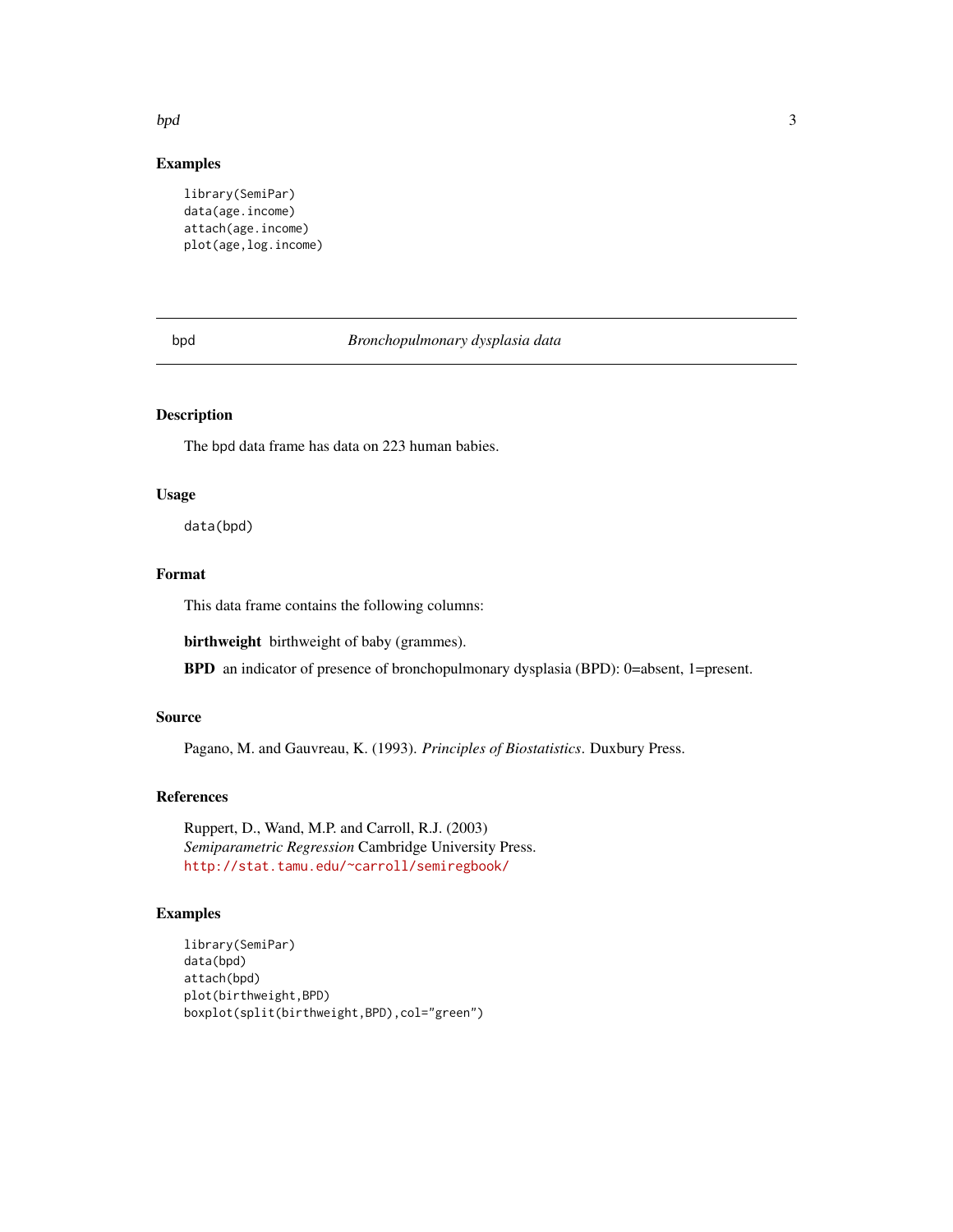<span id="page-3-0"></span>

The calif.air.poll data frame has 345 sets of observations ozone level and meteorological variables in Upland, California, U.S.A., in 1976.

#### Usage

data(calif.air.poll)

#### Format

This data frame contains the following columns:

ozone.level Ozone concentration (ppm) at Sandburg Air Force Base.

daggett.pressure.gradient Pressure gradient at Daggett, California.

inversion.base.height Inversion base height, feet.

inversion.base.temp Inversion base temperature, degrees Fahrenheit.

#### Source

Brieman, L. and Friedman, J. (1985). Estimating optimal transformations for multiple regression and correlation (with discussion). *Journal of the American Statistical Association*, 80, 580–619.

### Examples

```
library(SemiPar)
data(calif.air.poll)
pairs(calif.air.poll)
```
copper *Copper data*

#### Description

The copper data frame has 442 sets of observations from a simulation based on a stockpile of mined material in the former Soviet Union. Boreholes have been drilled into the dump. The drill core is cut every 5 metres and assayed for copper and cobalt content in percentage by weight.

#### Usage

data(copper)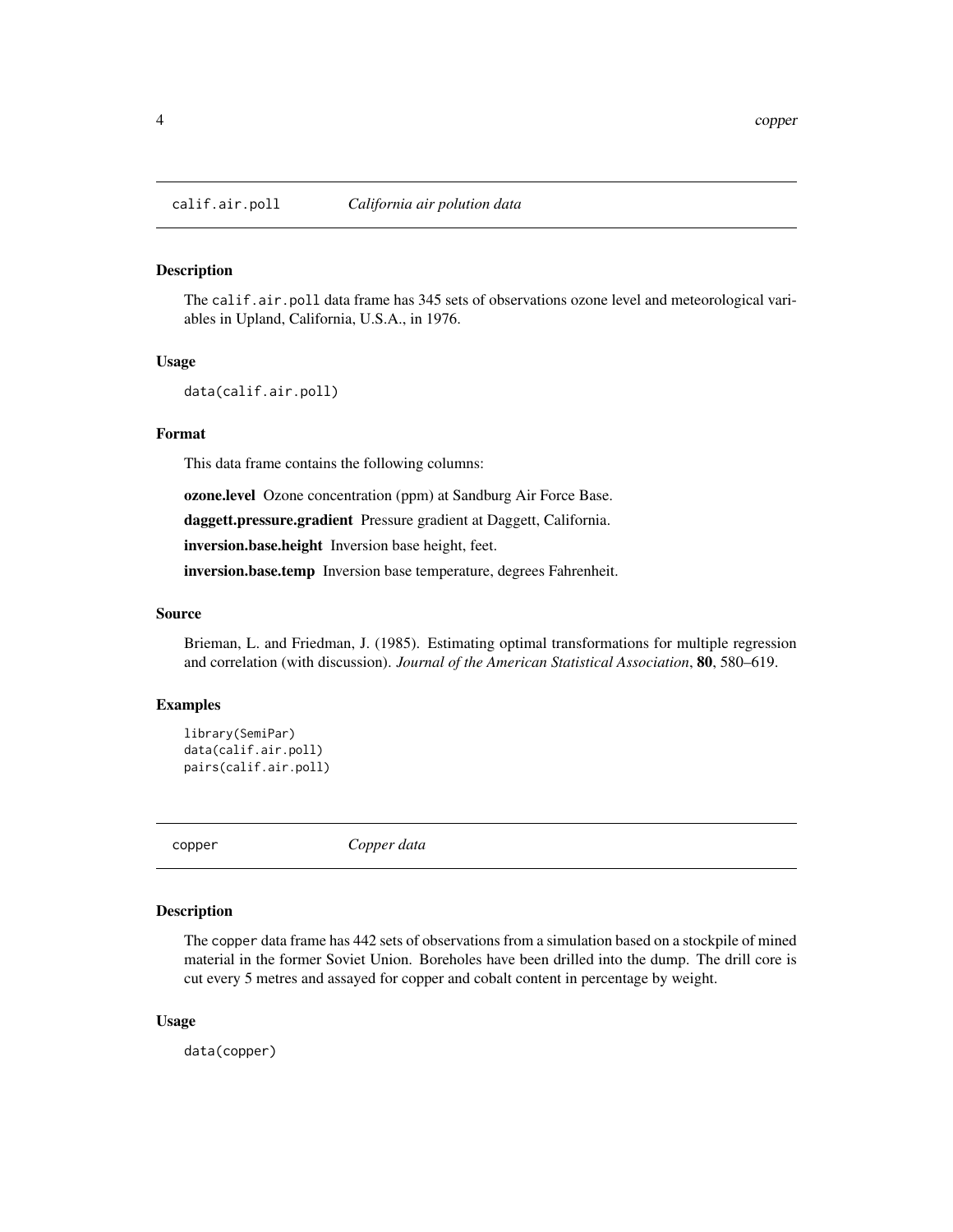#### <span id="page-4-0"></span>elec.temp 5

#### Format

This data frame contains the following columns:

sample.num sample number. id sample identification number. zone zone code. xcoord x co-ordinate. ycoord y co-ordinate. zcoord z co-ordinate. grade grade measurement. core.length percentage of copper.

#### Source

Clark, I. and Harper, W.V. (2000). *Practical Geostatistics 2000*. Columbus, Ohio: Ecosse North America Llc.

#### **Examples**

```
library(SemiPar)
data(copper)
pairs(copper[,4:7])
```
elec.temp *Electricity usage and temperature data*

#### Description

The elec.temp data frame has 55 observations on monthly electricity usage and average temperature for a house in Westchester County, New York, USA.

#### Usage

```
data(elec.temp)
```
#### Format

This data frame contains the following columns:

usage monthly electricity usage (kilowatt-hours) from a house in Westchester County, New York, USA.

temp average temperature (degrees Fahrenheit) for the corresponding month.

#### Source

Chatterjee, S., Handcock, M. and Simonoff, J.S. (1995). *A Casebook for a First Course in Statistics and Data Analysis*, New York: John Wiley & Sons.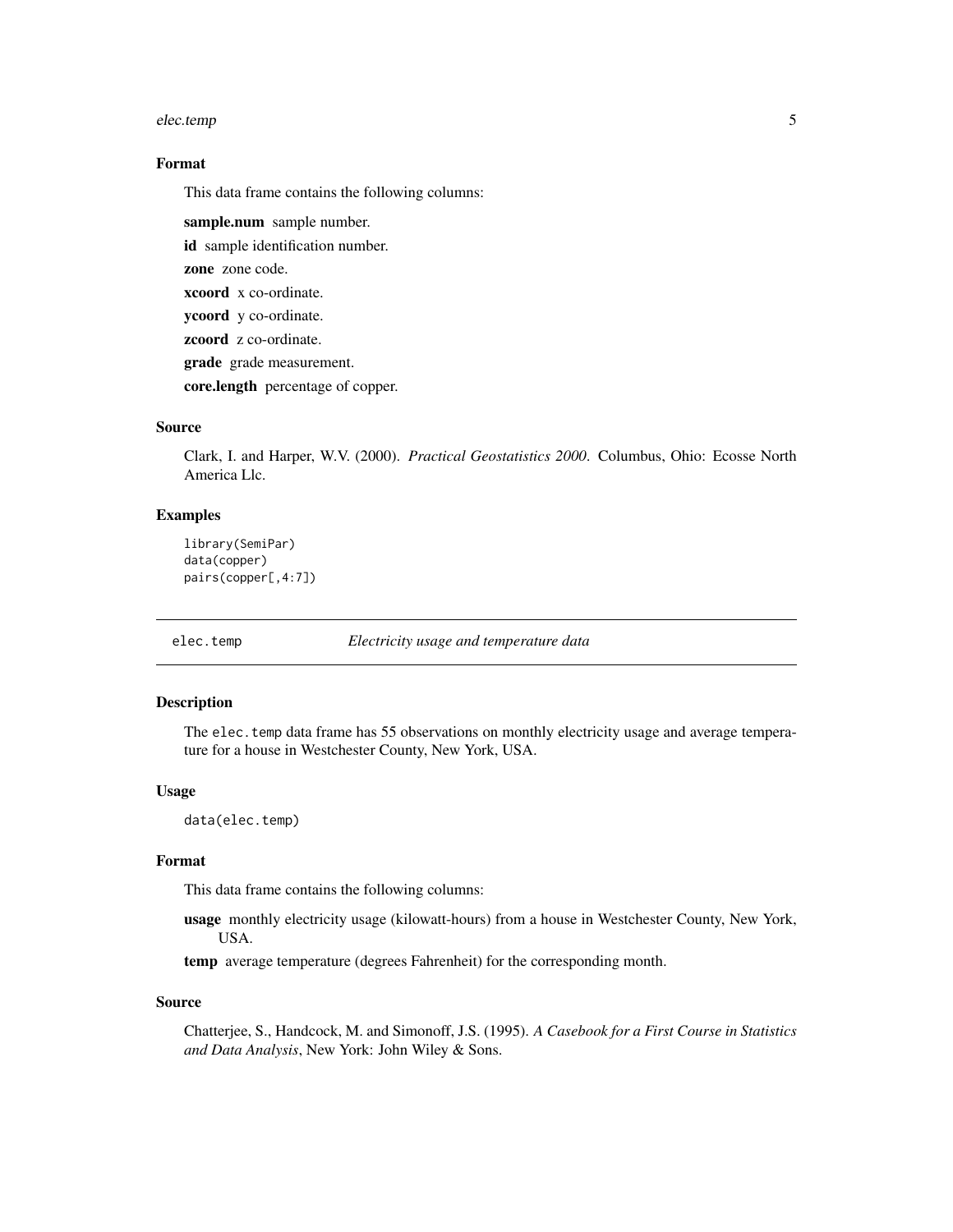#### <span id="page-5-0"></span>6 ethanol ethanol ethanol ethanol ethanol ethanol ethanol ethanol ethanol ethanol ethanol ethanol ethanol etha

#### References

Ruppert, D., Wand, M.P. and Carroll, R.J. (2003) *Semiparametric Regression* Cambridge University Press. <http://stat.tamu.edu/~carroll/semiregbook/>

#### Examples

library(SemiPar) data(elec.temp) attach(elec.temp) plot(usage,temp)

ethanol *Ethanol data*

#### Description

The ethanol data frame contains 88 sets of measurements for variables from an experiment in which ethanol was burned in a single cylinder automobile test engine.

#### Usage

data(ethanol)

#### Format

This data frame contains the following columns:

- NOx the concentration of nitric oxide (NO) and nitrogen dioxide (NO2) in engine exhaust, normalized by the work done by the engine.
- C the compression ratio of the engine
- E the equivalence ratio at which the engine was run a measure of the richness of the air/ethanol mix.

#### Source

Brinkman, N.D. (1981). Ethanol fuel – a single-cylinder engine study of efficiency and exhaust emissions. *SAE transactions* Vol. 90, No 810345, 1410–1424.

#### References

Ruppert, D., Wand, M.P. and Carroll, R.J. (2003) *Semiparametric Regression* Cambridge University Press. <http://stat.tamu.edu/~carroll/semiregbook/>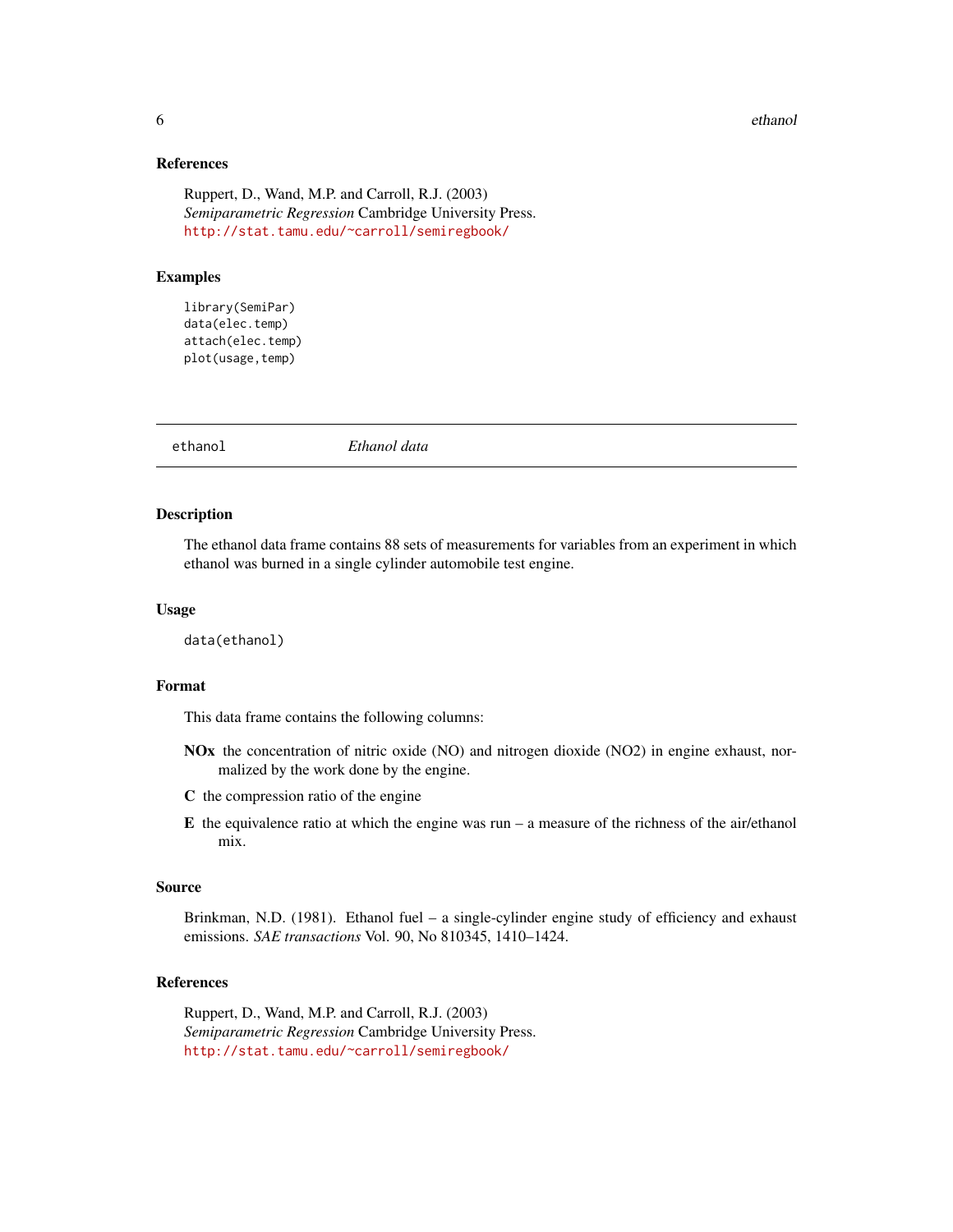#### <span id="page-6-0"></span>fitted.spm 7

#### Examples

```
library(SemiPar)
data(ethanol)
pairs(ethanol)
```
fitted.spm *Fitted values for semiparametric regression.*

#### Description

Extracts fitted values from a semiparametric regression fit object.

#### Usage

## S3 method for class 'spm' fitted(object,...)

#### Arguments

| object   | a fitted spm object as produced by spm(). |
|----------|-------------------------------------------|
| $\cdots$ | other possible arguments.                 |

#### Details

Extracts fitted from a semiparametric regression fit object. The fitted are defined to be the set of values obtained when the predictor variable data are substituted into the fitted regression model.

#### Value

The vector of fitted.

#### Author(s)

M.P. Wand <mwand@uow.edu.au> (other contributors listed in SemiPar Users' Manual).

#### References

Ruppert, D., Wand, M.P. and Carroll, R.J. (2003) *Semiparametric Regression* Cambridge University Press. <http://stat.tamu.edu/~carroll/semiregbook/>

Ganguli, B. and Wand, M.P. (2005) *SemiPar 1.0 Users' Manual*. <http://matt-wand.utsacademics.info/SPmanu.pdf>

#### See Also

[spm](#page-25-1) [plot.spm](#page-15-1) [lines.spm](#page-10-1) [predict.spm](#page-16-1) [summary.spm](#page-26-1) [residuals.spm](#page-19-1)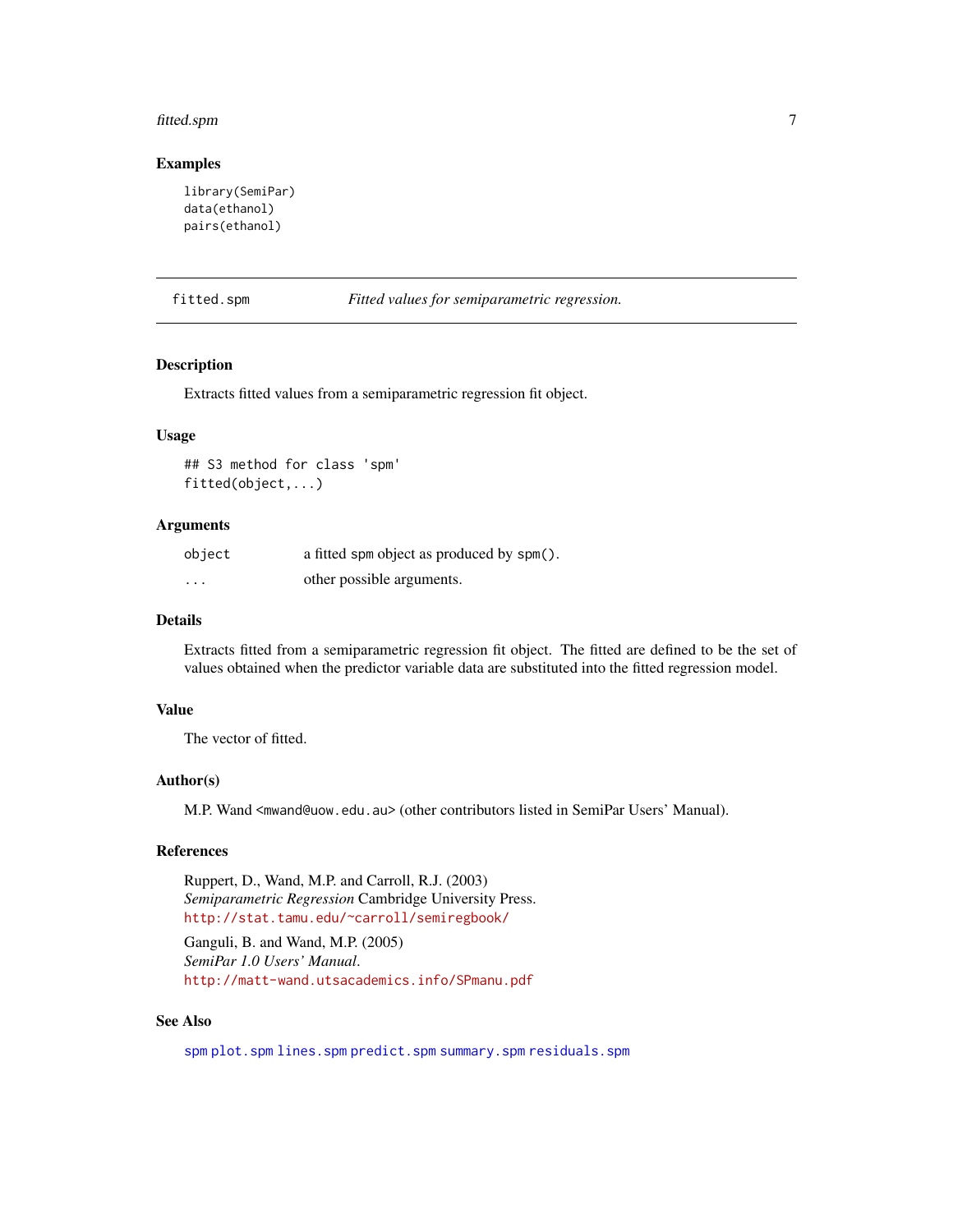8 fossil and the set of the set of the set of the set of the set of the set of the set of the set of the set of the set of the set of the set of the set of the set of the set of the set of the set of the set of the set of

#### Examples

```
library(SemiPar)
data(fossil)
attach(fossil)
fit <- spm(strontium.ratio~f(age))
plot(fit)
points(age,fitted(fit),col="red")
```
fossil *Fossil data*

#### Description

The fossil data frame has 106 observations on fossil shells.

#### Usage

data(fossil)

#### Format

This data frame contains the following columns:

age age in millions of years

strontium.ratio ratios of strontium isotopes

#### Source

Bralower, T.J., Fullagar, P.D., Paull, C.K., Dwyer, G.S. and Leckie, R.M. (1997). Mid-cretaceous strontium-isotope stratigraphy of deep-sea sections. *Geological Society of America Bulletin*, 109, 1421-1442.

#### References

Ruppert, D., Wand, M.P. and Carroll, R.J. (2003) *Semiparametric Regression* Cambridge University Press. <http://stat.tamu.edu/~carroll/semiregbook/>

```
library(SemiPar)
data(fossil)
attach(fossil)
plot(age,strontium.ratio)
```
<span id="page-7-0"></span>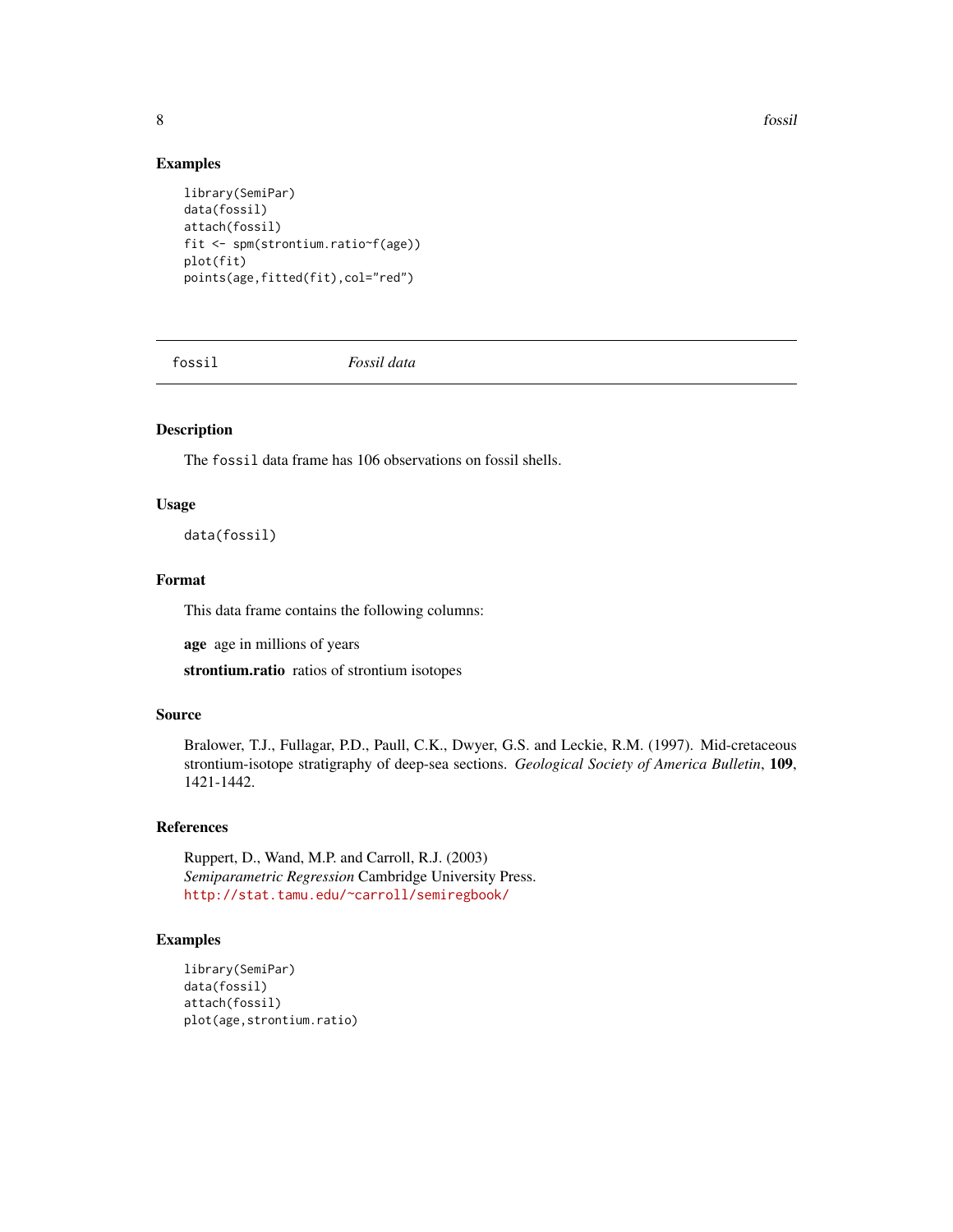<span id="page-8-0"></span>

The fuel.frame data frame contains data on 5 variables (columns) for 117 cars (rows).

#### Usage

data(fuel.frame)

#### Format

This data frame contains the following columns:

car.name character variable giving the name (make) of the car

Weight the weight of the car in pounds.

Disp. the engine displacement in litres.

Mileage gas mileage in miles/gallon.

Fuel a derived variable concerning fuel efficiency.

Type a factor giving the general type of car. The levels are: Small ,Sporty , Compact , Medium , Large , Van.

#### Source

Consumer Reports, April, 1990, pp. 235-288.

#### References

Chambers, J.M. and Hastie, T.J. (eds.) (1992) *Statistical Models in S*. Wadsworth and Brooks, Pacific Grove, California.

```
library(SemiPar)
data(fuel.frame)
pairs(fuel.frame)
par(mfrow=c(2,2))
fuel.fit <- lm(Fuel ~ Weight + Disp.,fuel.frame)
plot(fuel.fit,ask=FALSE)
par(mfrow=c(1,1))
```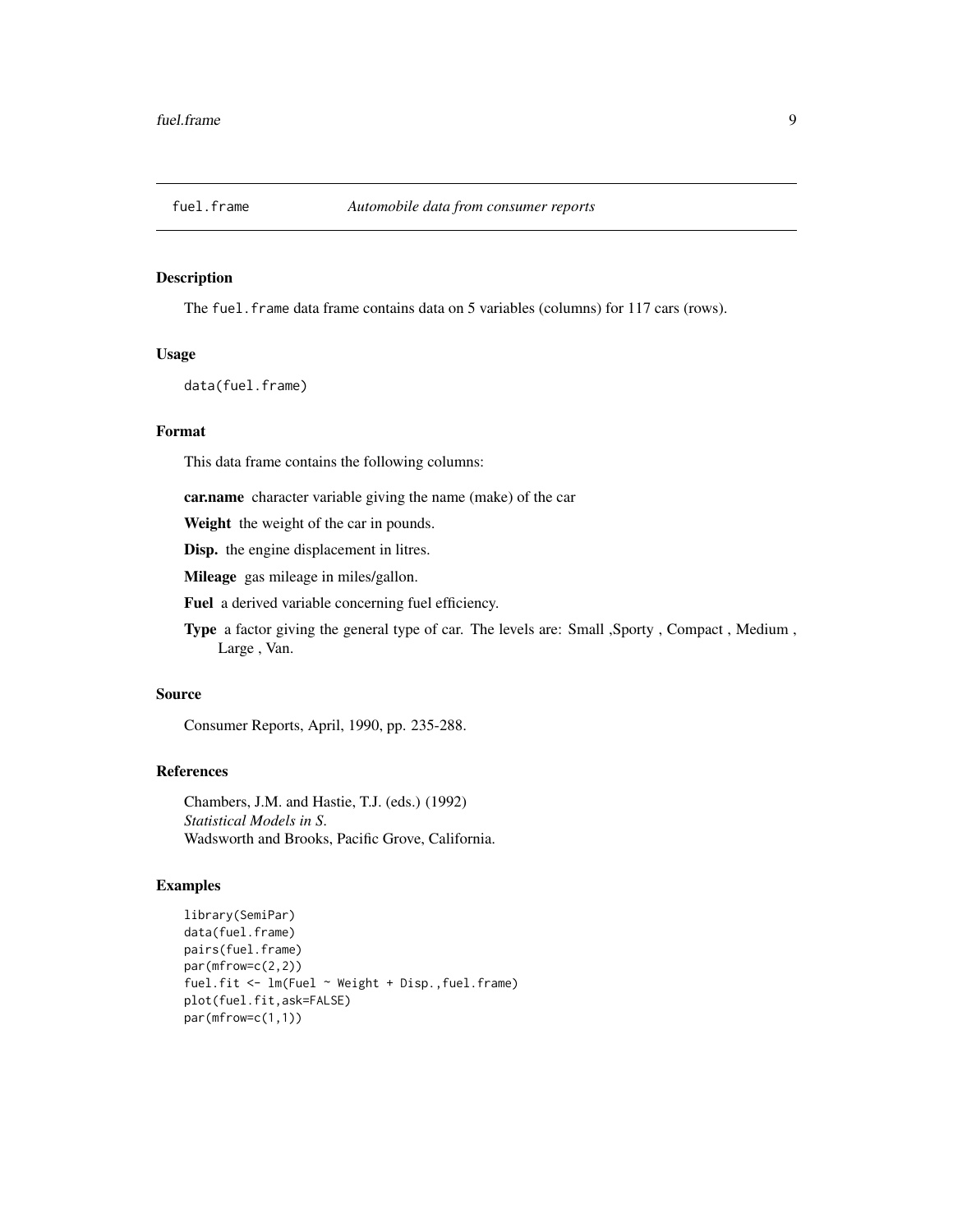<span id="page-9-0"></span>

The janka data frame has 36 observations on Australian timber samples.

#### Usage

data(janka)

#### Format

This data frame contains the following columns:

dens a measure of density of the timber.

hardness the Janka hardness (structural property) of the timber.

#### Source

Williams, E.J. (1959) *Regression Analysis*, New York: John Wiley & Sons.

#### References

Ruppert, D., Wand, M.P. and Carroll, R.J. (2003) *Semiparametric Regression* Cambridge University Press. <http://stat.tamu.edu/~carroll/semiregbook/>

#### Examples

```
library(SemiPar)
data(janka)
attach(janka)
plot(dens,hardness)
```
lidar *LIDAR data*

#### Description

The lidar data frame has 221 observations from a light detection and ranging (LIDAR) experiment.

#### Usage

data(lidar)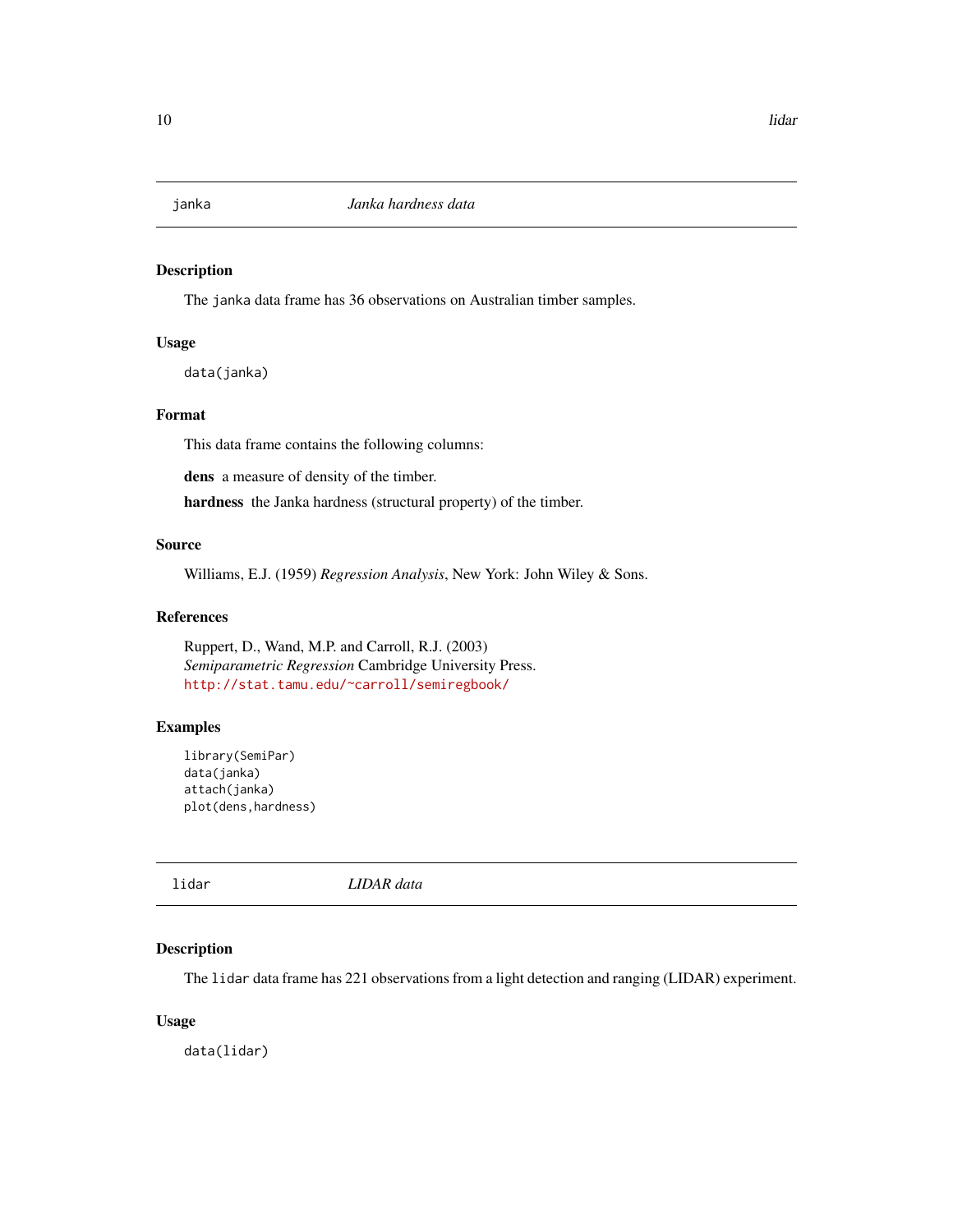#### <span id="page-10-0"></span>lines.spm 11

#### Format

This data frame contains the following columns:

range distance travelled before the light is reflected back to its source.

logratio logarithm of the ratio of received light from two laser sources.

#### Source

Sigrist, M. (Ed.) (1994). *Air Monitoring by Spectroscopic Techniques* (Chemical Analysis Series, vol. 197). New York: Wiley.

#### References

Ruppert, D., Wand, M.P. and Carroll, R.J. (2003) *Semiparametric Regression* Cambridge University Press. <http://stat.tamu.edu/~carroll/semiregbook/>

#### Examples

```
library(SemiPar)
data(lidar)
attach(lidar)
plot(range,logratio)
```
<span id="page-10-1"></span>lines.spm *Add a curves to an existing plot.*

#### Description

Takes a fitted spm object produced by spm() and adds a curve. The function is only appropriate in the case of a single predictor.

#### Usage

## S3 method for class 'spm'  $lines(x,...)$ 

#### Arguments

|          | a fitted spm object as produced by spm().                                    |
|----------|------------------------------------------------------------------------------|
| $\cdots$ | other graphics parameters described in Appendix B of the SemiPar Users' Man- |
|          | ual http://matt-wand.utsacademics.info/SPmanu.pdf                            |

#### Details

Takes a fitted spm object produced by spm() and adds a curve. The function is only appropriate in the case of a single predictor.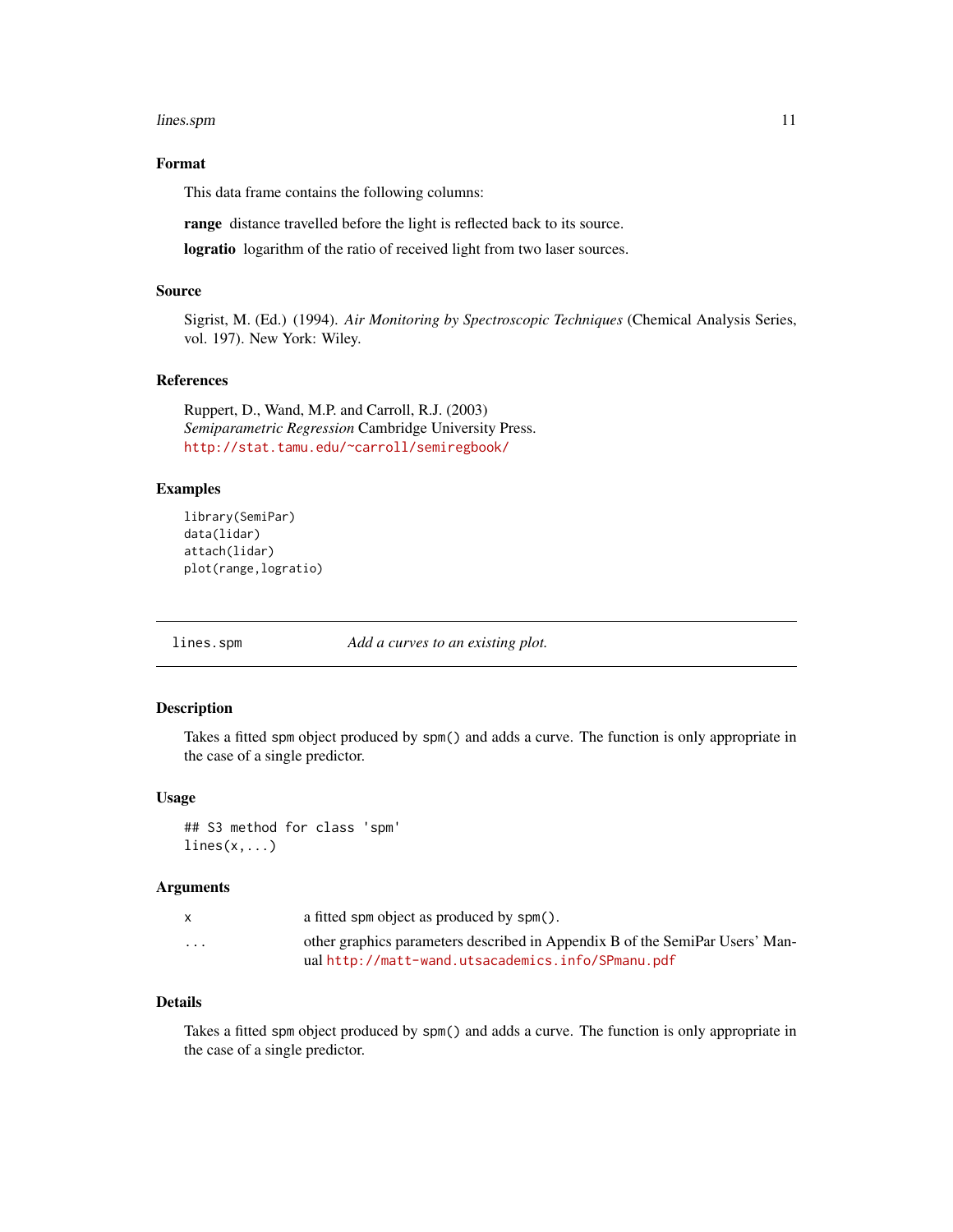#### <span id="page-11-0"></span>Value

The function adds a curve to a plot.

#### Author(s)

M.P. Wand <mwand@uow.edu.au> (other contributors listed in SemiPar Users' Manual).

#### References

Ruppert, D., Wand, M.P. and Carroll, R.J. (2003) *Semiparametric Regression* Cambridge University Press. <http://stat.tamu.edu/~carroll/semiregbook/>

Ganguli, B. and Wand, M.P. (2005) *SemiPar 1.0 Users' Manual*. <http://matt-wand.utsacademics.info/SPmanu.pdf>

#### See Also

[spm](#page-25-1) [plot.spm](#page-15-1) [predict.spm](#page-16-1) [summary.spm](#page-26-1) [residuals.spm](#page-19-1) [fitted.spm](#page-6-1)

#### Examples

```
library(SemiPar)
data(fossil)
attach(fossil)
fit <- spm(strontium.ratio~f(age))
plot(fossil,type="n")
lines(fit)
points(fossil)
# Now do several customisations
op <- par(bg="white")
par(bg="honeydew")
plot(fossil,type="n")
lines(fit,col="green",lwd=5,shade.col="mediumpurple1")
points(fossil,col="orange",pch=16)
par(op)
```
milan.mort *Milan mortality data*

#### Description

The milan.mort data frame has data on 3652 consecutive days (10 consecutive years: 1st January, 1980 to 30th December, 1989) for the city of Milan, Italy.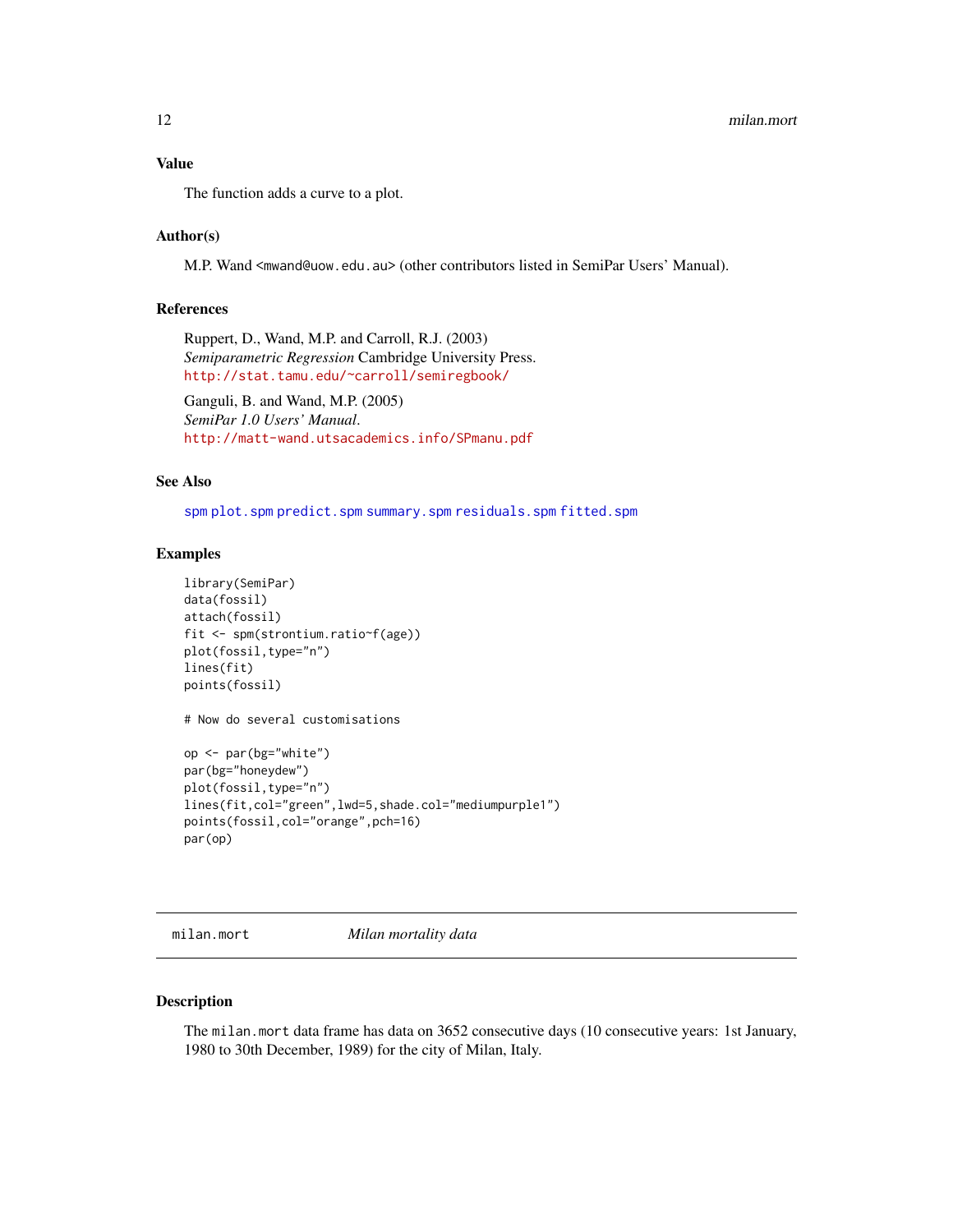#### <span id="page-12-0"></span>monitor.mercury 13

#### Usage

data(milan.mort)

#### Format

This data frame contains the following columns:

day.num number of days since 31st December, 1979

day.of.week 1=Monday,2=Tuesday,3=Wednesday,4=Thursday, 5=Friday,6=Saturday,7=Sunday.

holiday indicator of public holiday: 1=public holiday, 0=otherwise.

mean.temp mean daily temperature in degrees Celcius.

rel.humid relative humidity.

tot.mort total number of deaths.

resp.mort total number of respiratory deaths.

SO2 measure of sulphur dioxide level in ambient air.

TSP total suspended particles in ambient air.

#### Source

Vigotti, M.A., Rossi, G., Bisanti, L., Zanobetti, A. and Schwartz, J. (1996). Short term effect of urban air pollution on respiratory health in Milan, Italy, 1980-1989. *Journal of Epidemiology and Community Health*, 50, S71-S75.

#### References

Ruppert, D., Wand, M.P. and Carroll, R.J. (2003) *Semiparametric Regression* Cambridge University Press. <http://stat.tamu.edu/~carroll/semiregbook/>

#### Examples

```
library(SemiPar)
data(milan.mort)
pairs(milan.mort,pch=".")
```
monitor.mercury *Mercury biomonintoring data*

#### Description

The monitor.mercury data frame has 22 observations from sampling locations around a solid waste incinerator in Warren County, New Jersey, USA

#### Usage

data(monitor.mercury)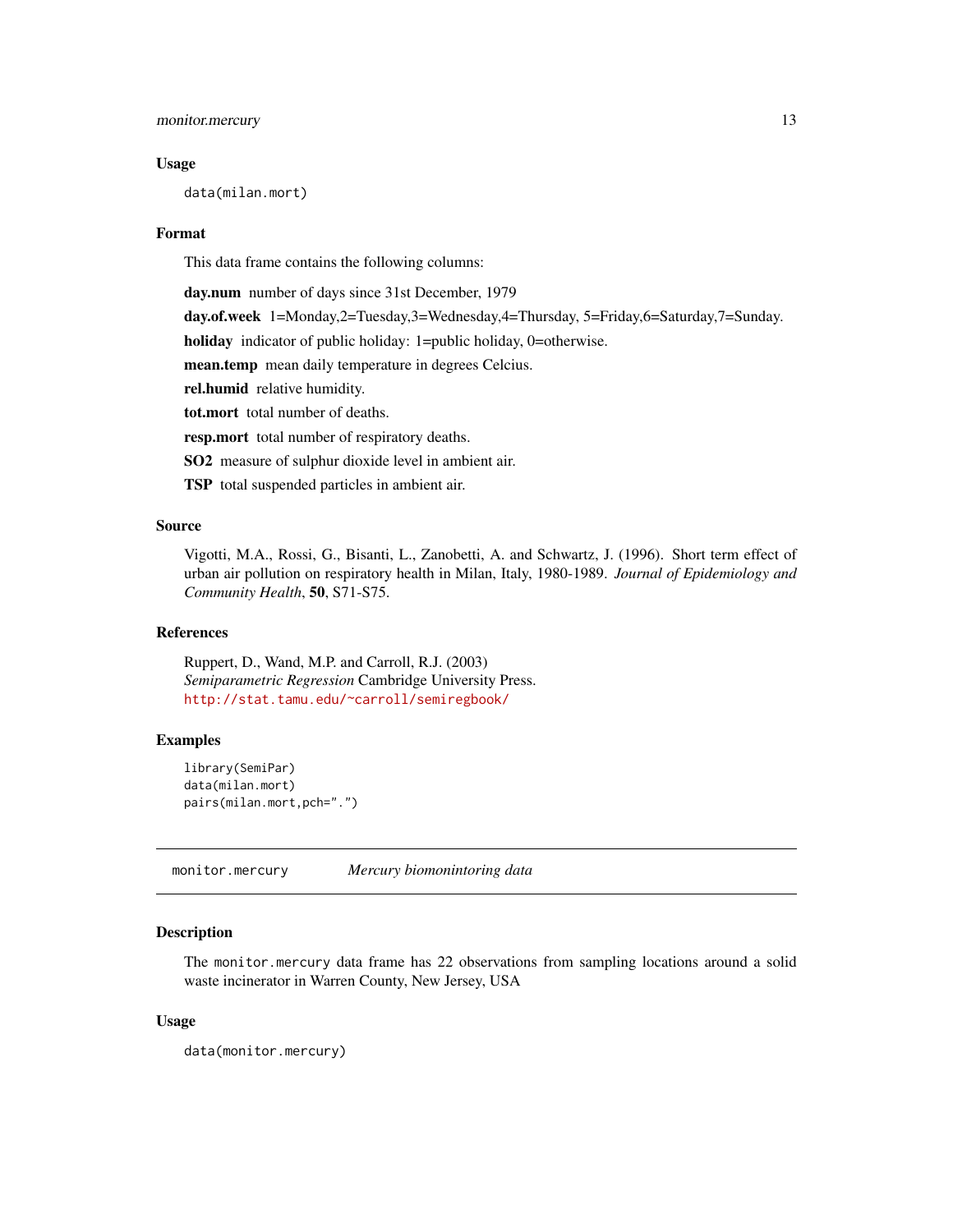#### <span id="page-13-0"></span>Format

This data frame contains the following columns:

UTM.North longitude of sampling location.

UTM.East latitude of sampling location.

mercury.concentration mercury concentration in dry sphagnum moss grown at the sampling location.

#### Source

Opsomer, J.D., Agras, J., Carpi, A. and Rodrigues, G. (1995), An application of locally weighted regression to airborne mercury deposition around an incinerator site, *Environmetrics*, 6, 205-221.

#### References

Ruppert, D., Wand, M.P. and Carroll, R.J. (2003) *Semiparametric Regression* Cambridge University Press. <http//stat.tamu.edu/~carroll/semiregbook/>

#### Examples

```
library(SemiPar)
data(monitor.mercury)
pairs(monitor.mercury)
```
onions *Onions data*

#### Description

The onions data frame contains 84 sets of observations from an experiment involving the production of white Spanish onions in two South Australian locations.

#### Usage

data(onions)

#### Format

This data frame contains the following columns:

dens areal density of plants (plants per square metre)

yield onion yield (grammes per plant).

location indicator of location: 0=Purnong Landing, 1=Virginia.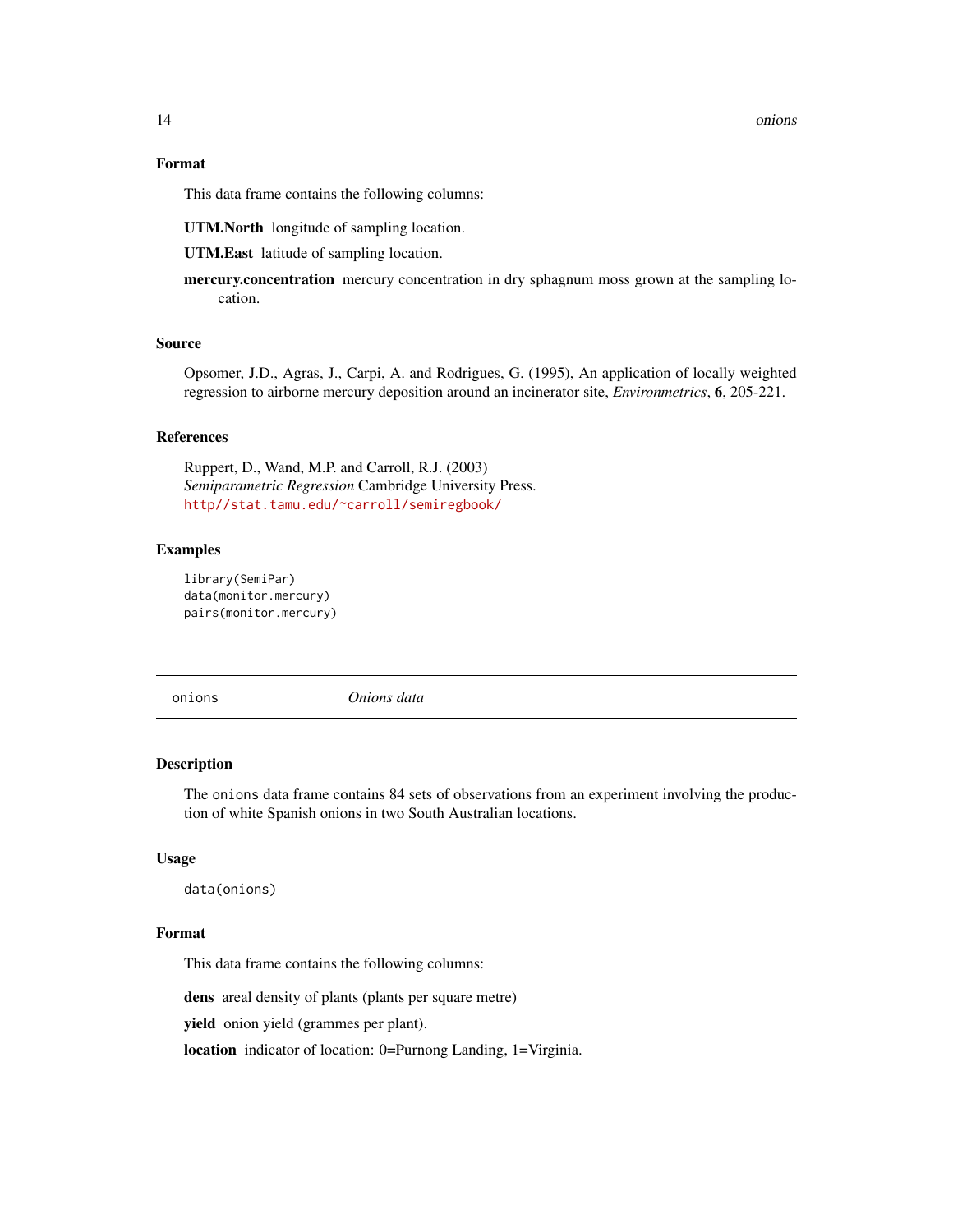#### <span id="page-14-0"></span>pig.weights 15

#### Source

Ratkowsky, D. A. (1983). *Nonlinear Regression Modeling: A Unified Practical Approach.* New York: Marcel Dekker.

#### References

Ruppert, D., Wand, M.P. and Carroll, R.J. (2003) *Semiparametric Regression* Cambridge University Press. <http://stat.tamu.edu/~carroll/semiregbook/>

#### Examples

```
library(SemiPar)
data(onions)
attach(onions)
points.cols <- c("red","blue")
plot(dens,yield,col=points.cols[location+1],pch=16)
legend(100,250,c("Purnong Landing","Virginia"),col=points.cols,pch=rep(16,2))
```
pig.weights *Pig weight data*

#### **Description**

The pig.weights data frame has 9 repeated weight measures on 48 pigs.

#### Usage

data(pig.weights)

#### Format

This data frame contains the following columns:

id.num identification number of pig.

num.weeks number of weeks since measurements commenced.

weight bodyweight of pig "id.num" after "num.weeks" weeks.

#### Source

Diggle, P.J., Heagerty, P., Liang, K.-Y. and Zeger, S.L. (2002). *Analysis of Longitudinal Data, Second Edition*, Oxord: Oxford University Press.

#### References

Ruppert, D., Wand, M.P. and Carroll, R.J. (2003) *Semiparametric Regression* Cambridge University Press. <http://stat.tamu.edu/~carroll/semiregbook/>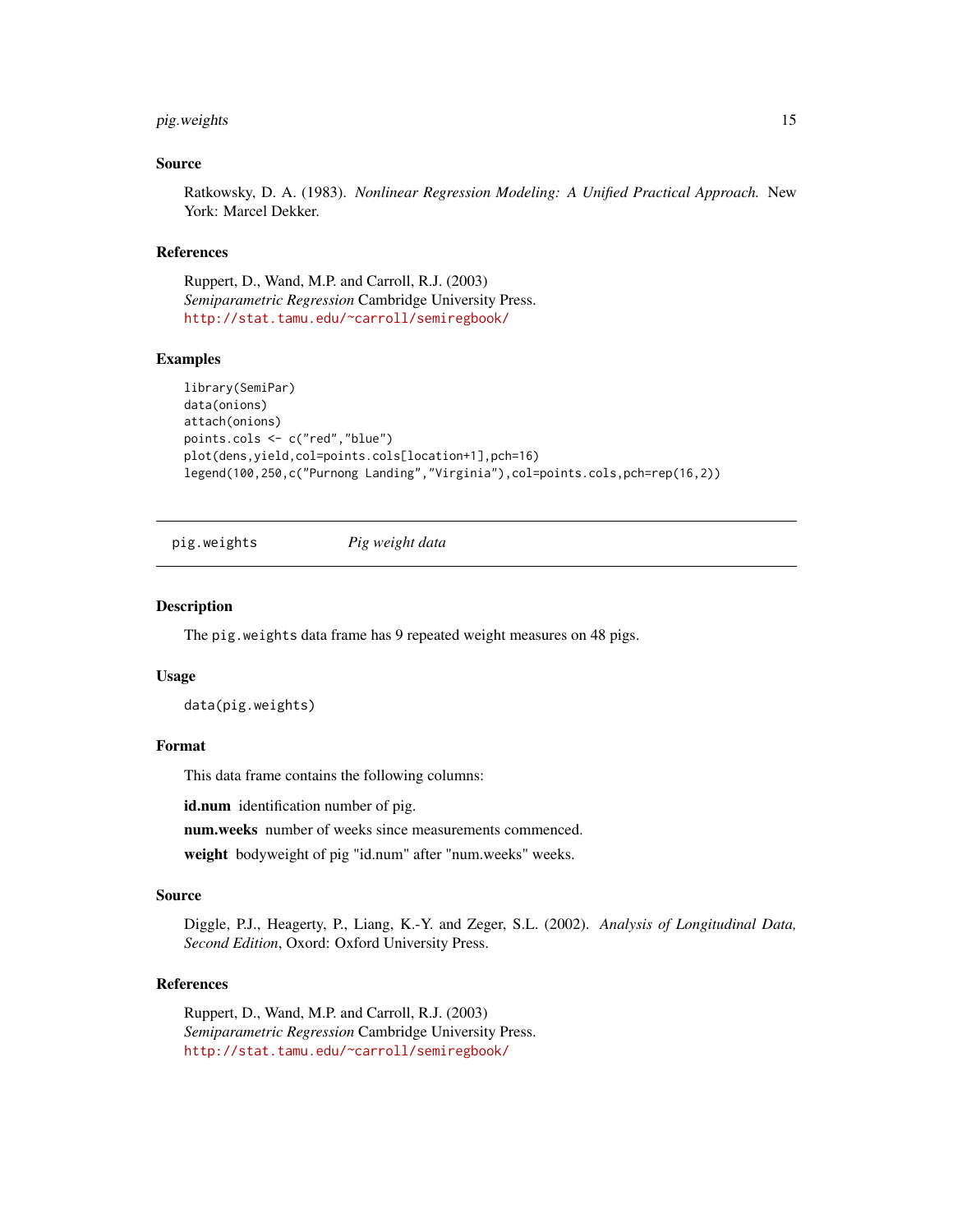#### <span id="page-15-0"></span>Examples

```
library(SemiPar)
data(pig.weights)
library(lattice)
xyplot(weight~num.weeks,data=pig.weights,groups=id.num,type="b")
```
#### <span id="page-15-1"></span>plot.spm *Semiparametric regression plotting*

#### Description

Takes a fitted spm object produced by spm() and plots the component smooth functions that make it up, on the scale of the linear predictor.

#### Usage

## S3 method for class 'spm'  $plot(x,...)$ 

#### Arguments

|                         | a fitted spm object as produced by spm().                                                                                        |
|-------------------------|----------------------------------------------------------------------------------------------------------------------------------|
| $\cdot$ $\cdot$ $\cdot$ | other graphics parameters described in Appendix B of the SemiPar Users' Man-<br>ualhttp://matt-wand.utsacademics.info/SPmanu.pdf |

#### Details

Produces plots with each panel corresponding to a component of the semiparametric regression model.

#### Value

The function generates plots.

#### Author(s)

M.P. Wand <mwand@uow.edu.au> (other contributors listed in SemiPar Users' Manual).

#### References

Ruppert, D., Wand, M.P. and Carroll, R.J. (2003) *Semiparametric Regression* Cambridge University Press. <http://stat.tamu.edu/~carroll/semiregbook/>

Ganguli, B. and Wand, M.P. (2005) *SemiPar 1.0 Users' Manual*. <http://matt-wand.utsacademics.info/SPmanu.pdf>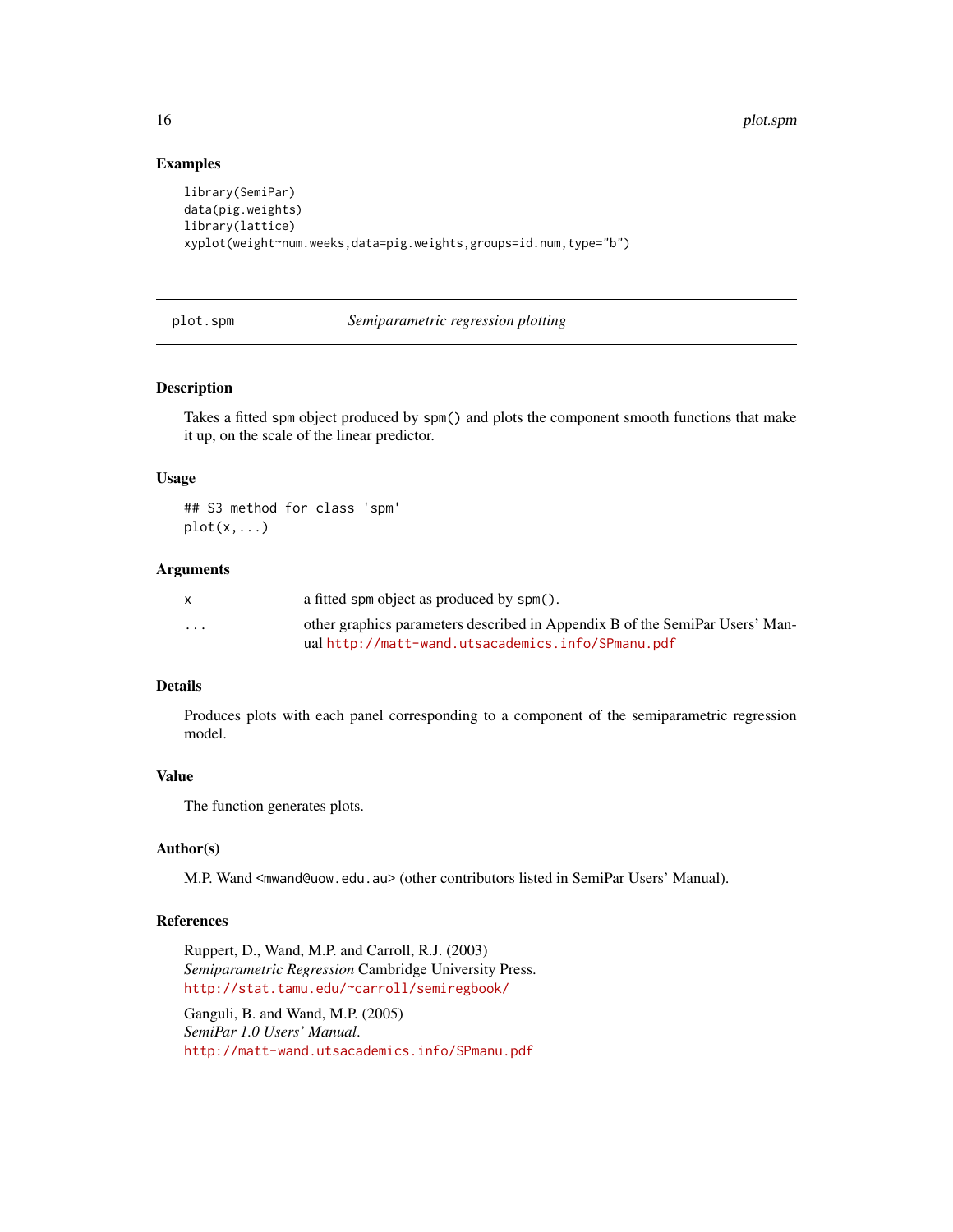#### <span id="page-16-0"></span>predict.spm 17

#### See Also

[spm](#page-25-1) [lines.spm](#page-10-1) [predict.spm](#page-16-1) [summary.spm](#page-26-1)

#### Examples

```
library(SemiPar)
data(fossil)
attach(fossil)
fit <- spm(strontium.ratio~f(age))
plot(fit)
# Now do several customisations
op <- par(bg="white")
par(bg="honeydew")
plot(fit,ylim=range(strontium.ratio),col="green",
     lwd=5,shade.col="mediumpurple1",rug.col="blue")
points(age,strontium.ratio,col="orange",pch=16)
par(op)
```
<span id="page-16-1"></span>predict.spm *Semiparametric regression prediction.*

#### Description

Takes a fitted spm object produced by spm() and obtains predictions at new data values.

#### Usage

```
## S3 method for class 'spm'
predict(object,newdata,se,...)
```
#### Arguments

| object  | a fitted spm object as produced by spm().                                                                                                           |
|---------|-----------------------------------------------------------------------------------------------------------------------------------------------------|
| newdata | a data frame containing the values of the predictors at which predictions are<br>required. The columns should have the same name as the predictors. |
| se      | when this is TRUE standard error estimates are returned for each prediction.<br>The default is FALSE.                                               |
| .       | other arguments.                                                                                                                                    |

#### Details

Takes a fitted spm object produced by spm() and obtains predictions at new data values as specified by the 'newdata' argument. If 'se=TRUE' then standard error estimates are also obtained.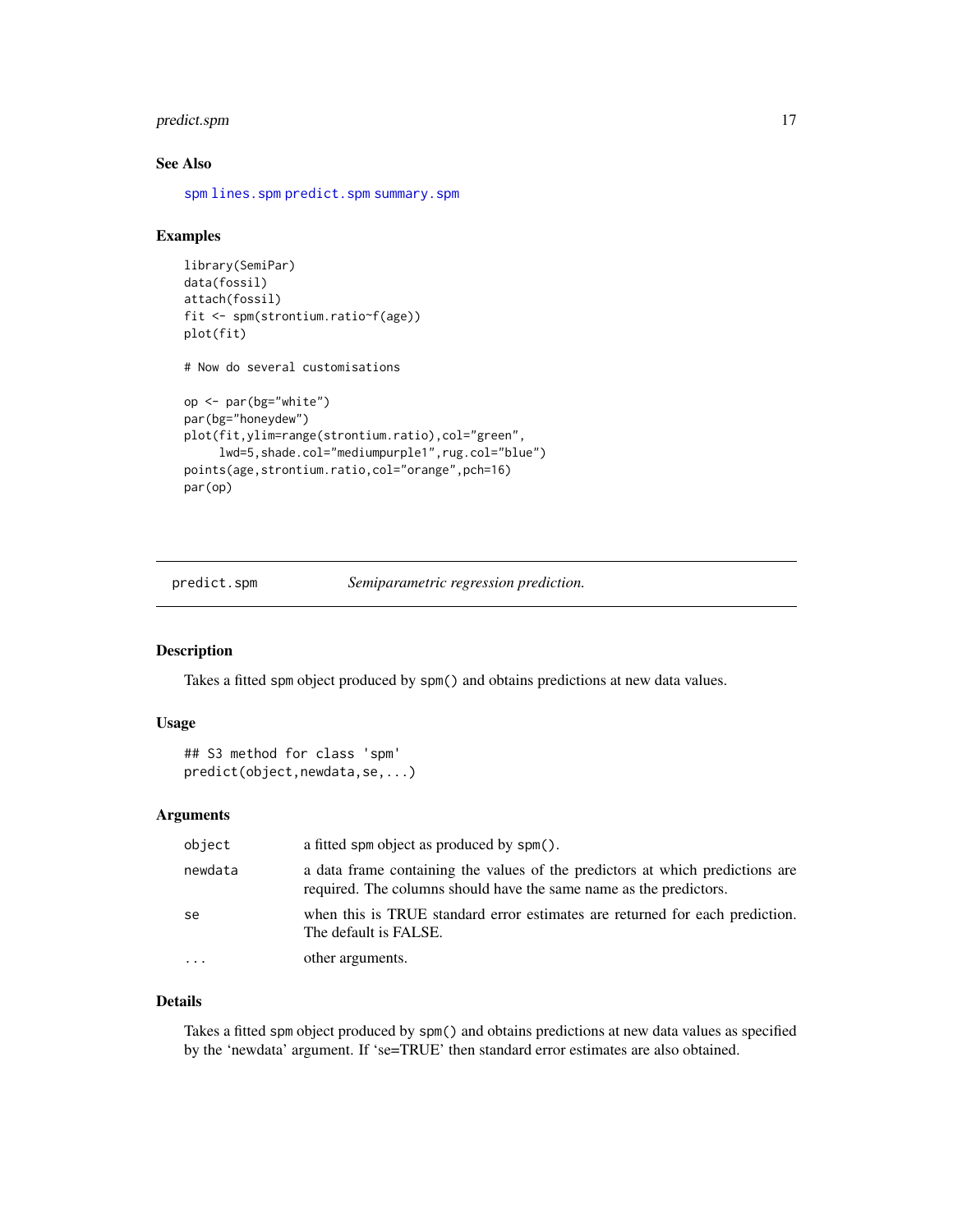#### <span id="page-17-0"></span>Value

If se=FALSE then a vector of predictions at 'newdata' is returned. If se=TRUE then a list with components named 'fit' and 'se' is returned. The 'fit' component contains the predictions. The 'se' component contains standard error estimates.

#### Author(s)

M.P. Wand <mwand@uow.edu.au> (other contributors listed in SemiPar Users' Manual).

#### References

Ruppert, D., Wand, M.P. and Carroll, R.J. (2003) *Semiparametric Regression* Cambridge University Press. <http://stat.tamu.edu/~carroll/semiregbook/>

Ganguli, B. and Wand, M.P. (2005) *SemiPar 1.0 Users' Manual*. <http://matt-wand.utsacademics.info/SPmanu.pdf>

#### See Also

[spm](#page-25-1) [lines.spm](#page-10-1) [plot.spm](#page-15-1) [summary.spm](#page-26-1)

#### Examples

```
library(SemiPar)
data(fossil)
attach(fossil)
fit <- spm(strontium.ratio~f(age))
newdata.age <- data.frame(age=c(90,100,110,120,130))
preds <- predict(fit,newdata=newdata.age,se=TRUE)
print(preds)
```

```
plot(fit,xlim=c(90,130))
points(unlist(newdata.age),preds$fit,col="red")
points(unlist(newdata.age),preds$fit+2*preds$se,col="blue")
points(unlist(newdata.age),preds$fit-2*preds$se,col="green")
```

|  |  |  | print.spm |  |
|--|--|--|-----------|--|
|  |  |  |           |  |
|  |  |  |           |  |

Prints semiparametric regression fit object.

#### Description

Prints a brief description of a semiparametric regression fit object to the screen.

#### Usage

```
## S3 method for class 'spm'
print(x, \ldots)
```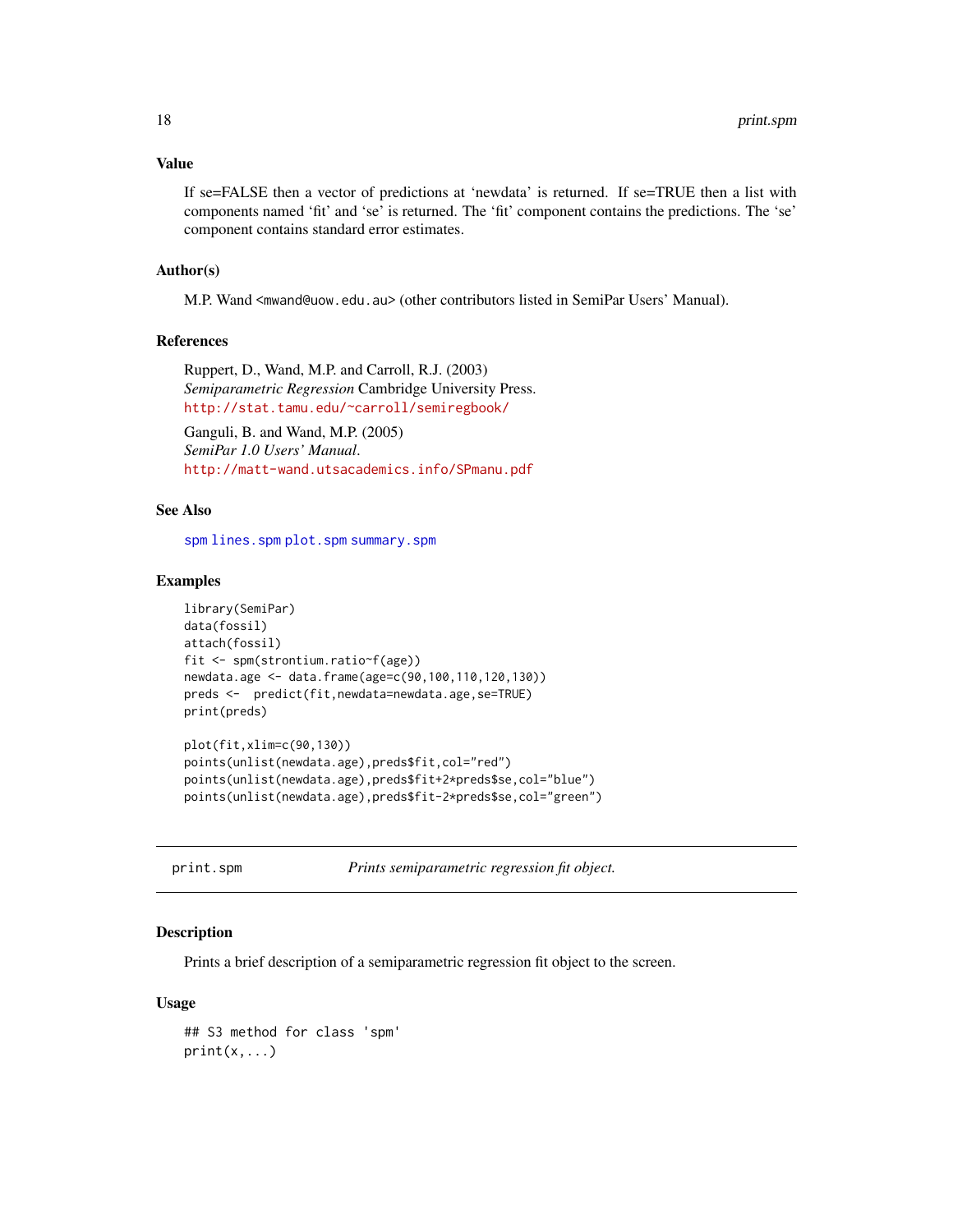#### <span id="page-18-0"></span>ragweed 2008 and 2008 and 2008 and 2008 and 2008 and 2008 and 2008 and 2008 and 2008 and 2008 and 2008 and 200

#### **Arguments**

|          | a fitted spm object as produced by spm(). |
|----------|-------------------------------------------|
| $\cdots$ | other possible arguments.                 |

#### Details

Prints a brief description of a semiparametric regression fit object to the screen.

#### Value

The function prints to the screen.

#### Author(s)

M.P. Wand <mwand@uow.edu.au> (other contributors listed in SemiPar Users' Manual).

#### References

Ruppert, D., Wand, M.P. and Carroll, R.J. (2003) *Semiparametric Regression* Cambridge University Press. <http://stat.tamu.edu/~carroll/semiregbook/>

Ganguli, B. and Wand, M.P. (2005) *SemiPar 1.0 Users' Manual*. <http://matt-wand.utsacademics.info/SPmanu.pdf>

#### See Also

[spm](#page-25-1) [plot.spm](#page-15-1) [lines.spm](#page-10-1) [predict.spm](#page-16-1) [summary.spm](#page-26-1) [residuals.spm](#page-19-1) [fitted.spm](#page-6-1)

#### Examples

```
library(SemiPar)
data(fossil)
attach(fossil)
fit <- spm(strontium.ratio~f(age))
print(fit)
```
ragweed *Ragweed data*

#### Description

The ragweed data frame has data on ragweed levels and meteorological variables for 335 days in Kalamazoo, Michigan, U.S.A.

#### Usage

data(ragweed)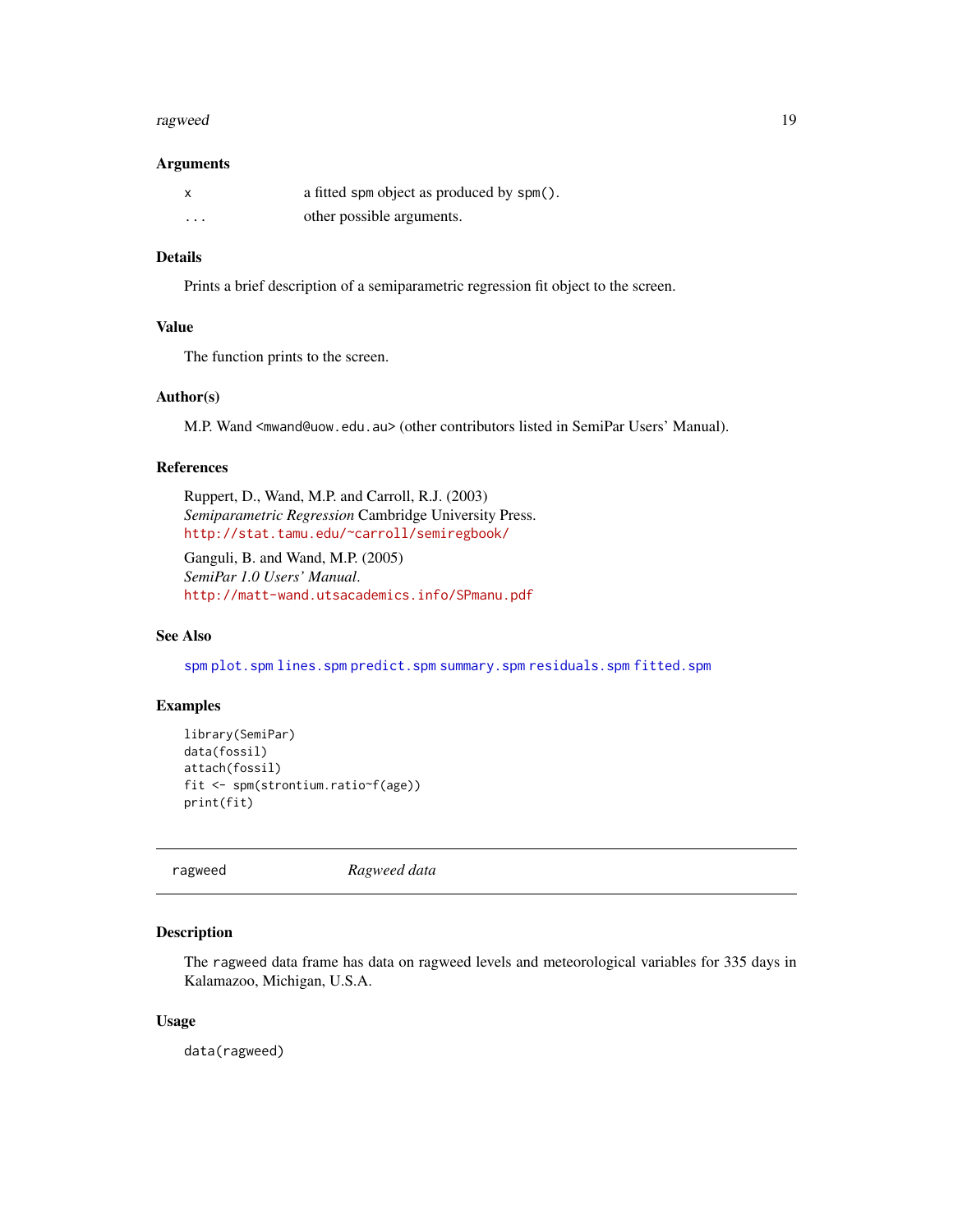#### <span id="page-19-0"></span>Format

This data frame contains the following columns:

ragweed ragweed level (grains per cubic metre).

year one of 1991, 1992, 1993 or 1994.

day.in.seas day number in the current ragweed pollen season.

temperature temperature of following day (degrees Fahrenheit).

rain indicator of significant rain the following day: 1=at least 3 hours of steady or brief but intense rain, 0=otherwise.

wind.speed wind speed forecast for following day (knots).

#### Source

Stark, P. C., Ryan, L. M., McDonald, J. L. and Burge, H. A. (1997). Using meteorologic data to model and predict daily ragweed pollen levels. *Aerobiologia*, 13, 177-184.

#### References

Ruppert, D., Wand, M.P. and Carroll, R.J. (2003) *Semiparametric Regression* Cambridge University Press. <http://stat.tamu.edu/~carroll/semiregbook/>

#### Examples

library(SemiPar) data(ragweed) pairs(ragweed,pch=".")

<span id="page-19-1"></span>residuals.spm *Residuals for semiparametric regression.*

#### Description

Extracts residuals from a semiparametric regression fit object.

#### Usage

```
## S3 method for class 'spm'
residuals(object,...)
```
#### Arguments

| object   | a fitted spm object as produced by spm(). |
|----------|-------------------------------------------|
| $\cdots$ | other possible arguments.                 |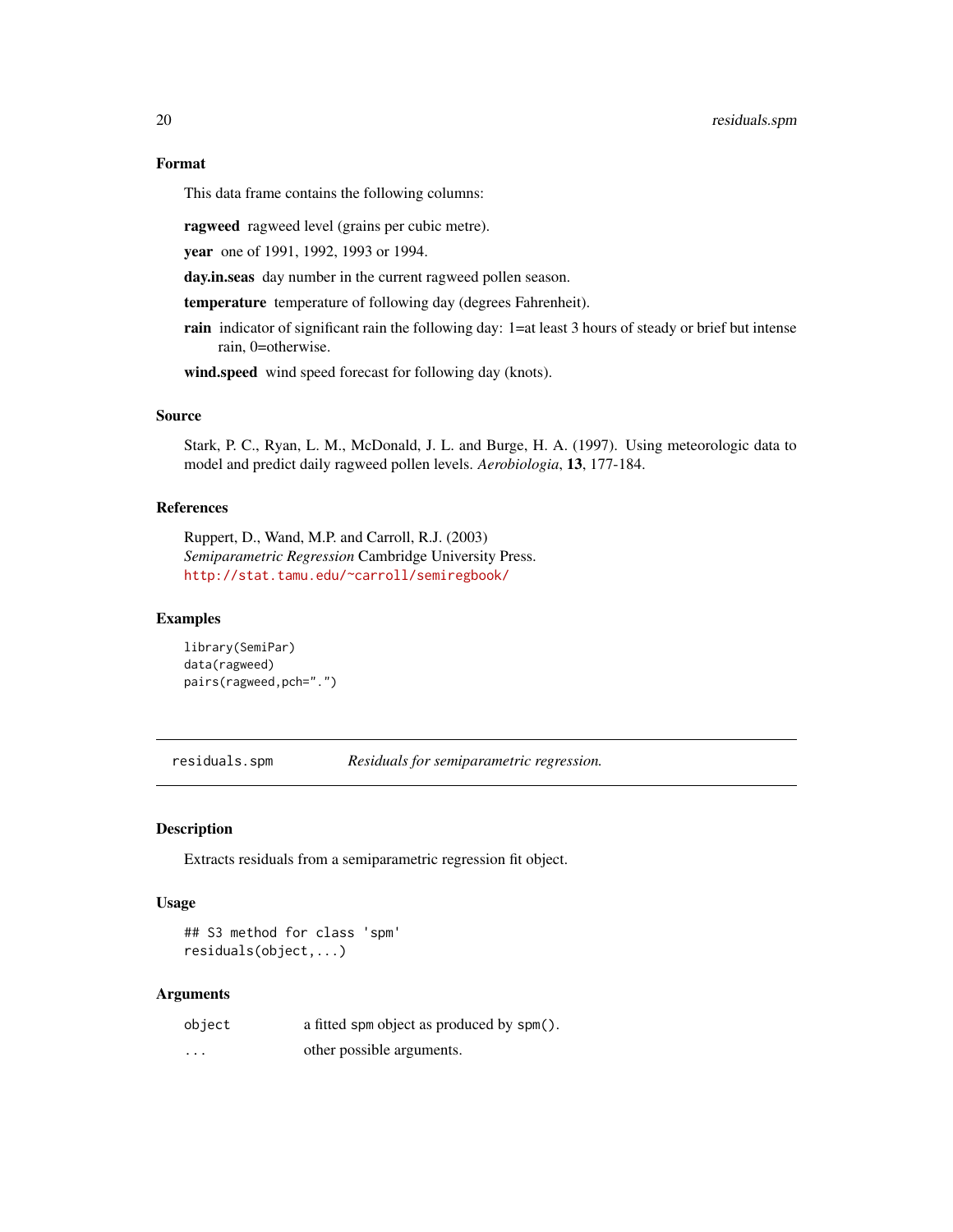#### <span id="page-20-0"></span>retire.plan 21

#### Details

Extracts residuals from a semiparametric regression fit object. The residuals are defined to be the difference between the response variable and the fitted values.

#### Value

The vector of residuals.

#### Author(s)

M.P. Wand <mwand@uow.edu.au> (other contributors listed in SemiPar Users' Manual).

#### References

Ruppert, D., Wand, M.P. and Carroll, R.J. (2003) *Semiparametric Regression* Cambridge University Press. <http://stat.tamu.edu/~carroll/semiregbook/>

Ganguli, B. and Wand, M.P. (2005) *SemiPar 1.0 Users' Manual*. <http://matt-wand.utsacademics.info/SPmanu.pdf>

#### See Also

[spm](#page-25-1) [plot.spm](#page-15-1) [lines.spm](#page-10-1) [predict.spm](#page-16-1) [summary.spm](#page-26-1) [fitted.spm](#page-6-1)

#### Examples

```
library(SemiPar)
data(fossil)
attach(fossil)
fit <- spm(strontium.ratio~f(age))
plot(age,residuals(fit))
abline(0,0)
```
retire.plan *Retirement plan data*

#### Description

The retire.plan data frame has data on " $401(k)$ " retirement plans for employees of 92 firms managed by a company code-named Best Retirement Inc. (BRI).

#### Usage

data(retire.plan)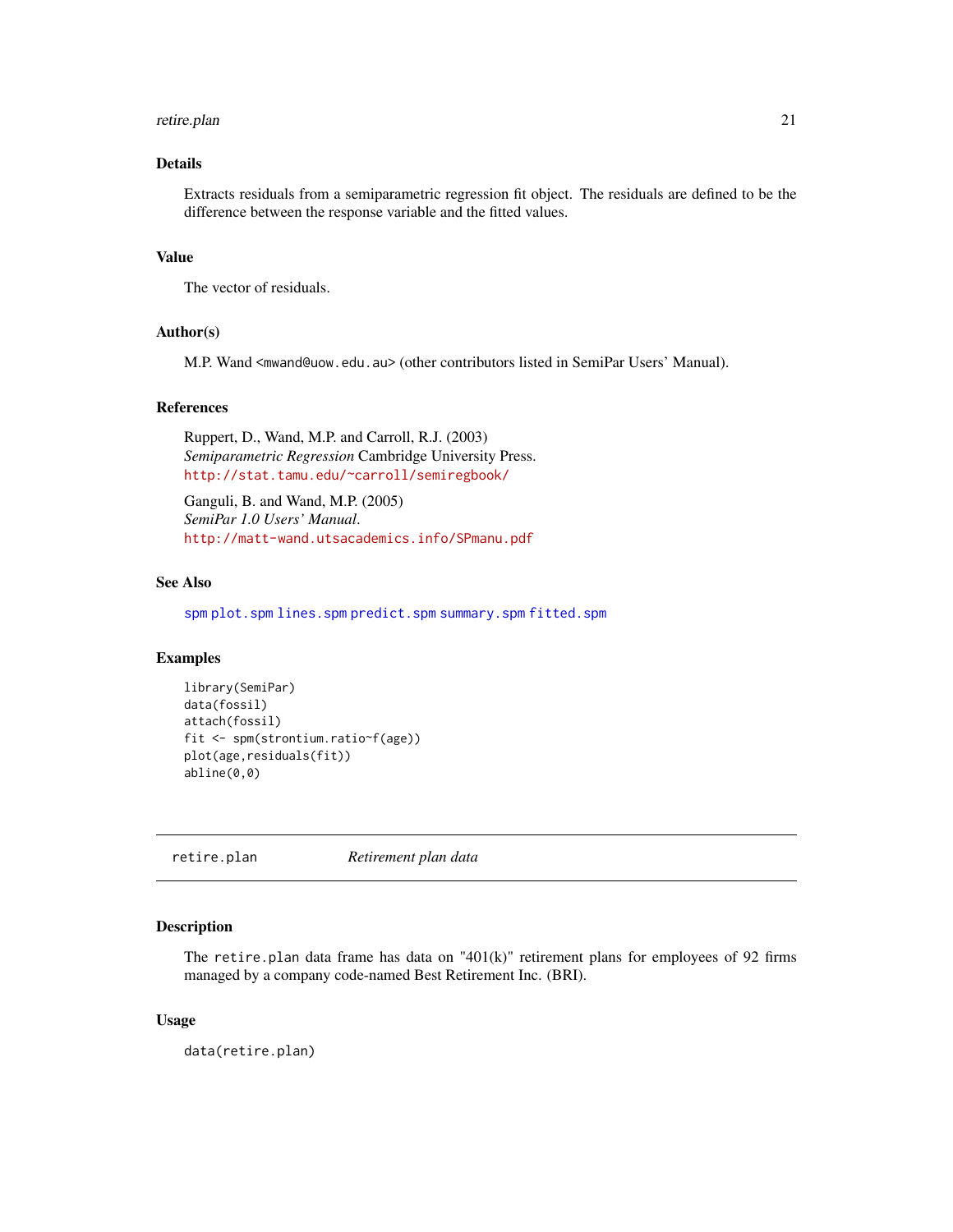<span id="page-21-0"></span>22 salinity and the contract of the contract of the contract of the contract of the contract of the contract of the contract of the contract of the contract of the contract of the contract of the contract of the contract o

#### Format

This data frame contains the following columns:

contrib contribution to retirement plan at end of first year

group 1=client has group life of group health insurance policy, 0=otherwise.

turnover employee turnover rate.

eligible number of employees eligible to participate in  $401(k)$  plans.

vest 1=plan has immediate vesting of employer contributions, 0=otherwise.

failsafe 1=plan has a fail-safe provision, 0=otherwise.

match percentage of contributions matched by the employer.

salary average annual employee salary in dollars.

estimate underwriter's estimate of end-of-year contributions in dollars.

susan 1=plan was sold by a sales representative who has been specifically trained to deal exclusively with  $401(k)$  plans (code-named Susan Shepard).

#### Source

Bryant, P.G. and Smith, M.A. (1995). *Practical data analysis: case studies in business statistics.* Chicago: Irwin.

#### References

Ruppert, D., Wand, M.P. and Carroll, R.J. (2003) *Semiparametric Regression* Cambridge University Press. <http://stat.tamu.edu/~carroll/semiregbook/>

#### Examples

```
library(SemiPar)
data(retire.plan)
pairs(retire.plan)
```
salinity *Salinity data*

#### Description

The salinity data frame has 28 observations on hydrological measurements from Pamlico Sound, North Carolina, USA.

#### Usage

data(salinity)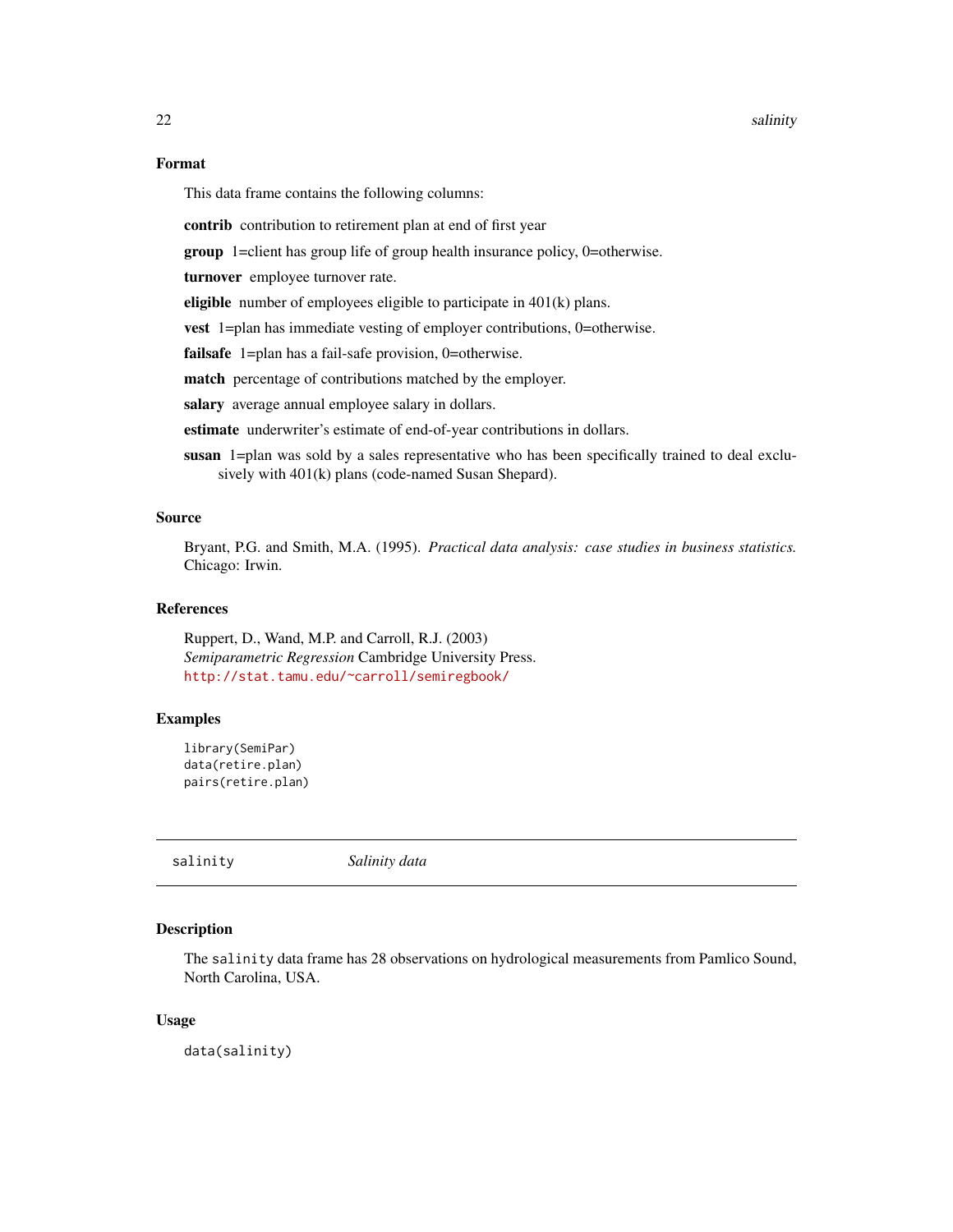#### <span id="page-22-0"></span>sausage 23

#### Format

This data frame contains the following columns:

salinity salinity in Pamlico Sound.

lagged.salinity salinity in Pamlico Sound during the previous six weeks.

trend trend=1 if the data is the first six-week period of the spring, and so forth. Used to detect possible effects of the seasonal warming trend.

discharge discharge of fresh water from rivers into the sound.

#### Source

Ruppert, D, and Carroll, R.J. (1980), Trimmed least squares estimation in the linear model, *Journal of the American Statistical Association*, 75, 828-838.

#### References

Ruppert, D., Wand, M.P. and Carroll, R.J. (2003) *Semiparametric Regression* Cambridge University Press. <http//stat.tamu.edu/~carroll/semiregbook/>

#### Examples

library(SemiPar) data(salinity) pairs(salinity)

sausage *Sausage data*

#### Description

The sausage data frame has data on 54 'hot dog' sausages.

#### Usage

```
data(sausage)
```
#### Format

This data frame contains the following columns:

type type of meat.

calories number of calories.

sodium measure of sodium content.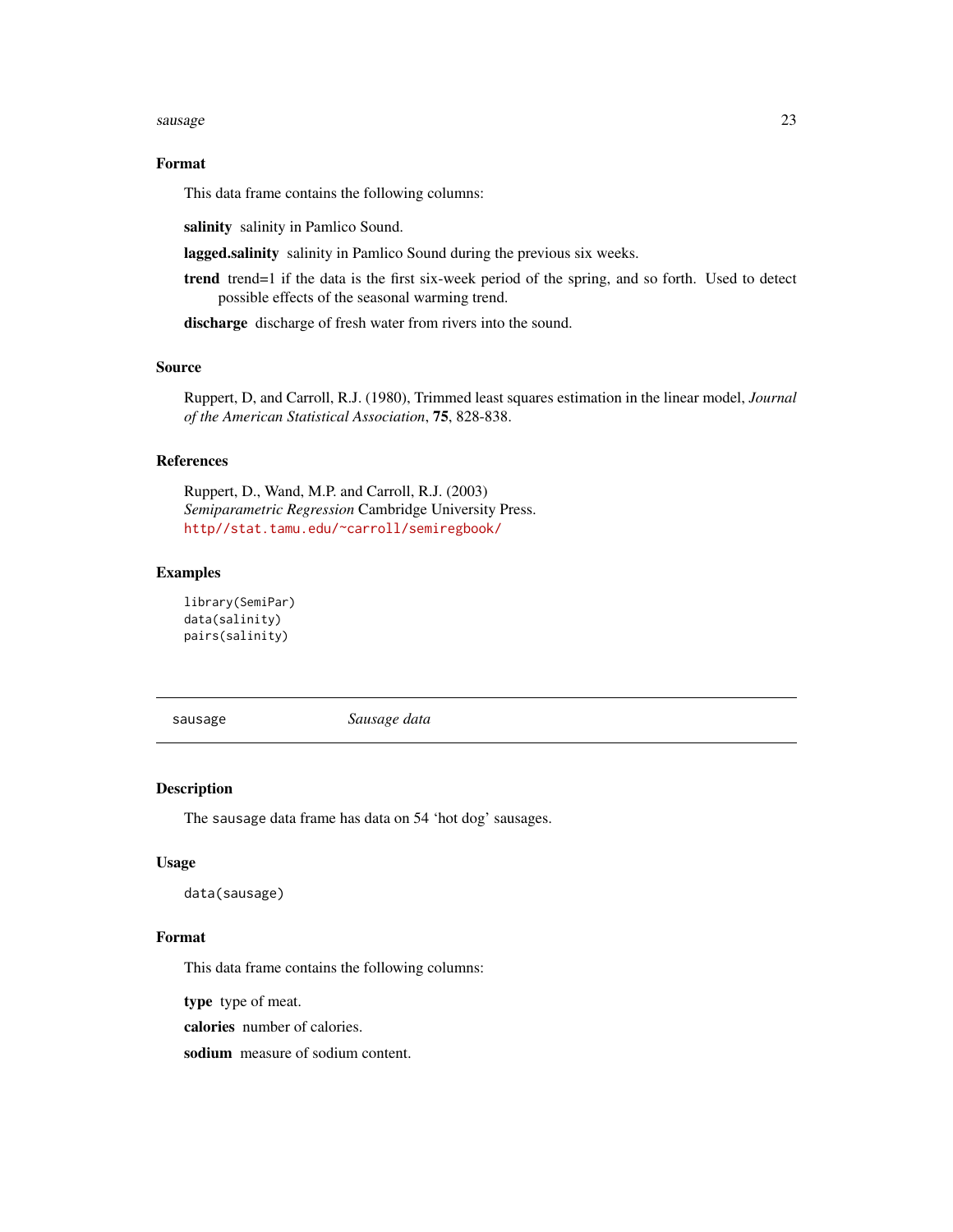#### <span id="page-23-0"></span>Source

Moore, D.S. and McCabe, G.P. (2003). *Introduction to the Practice of Statistics, Fourth Edition*, W.H. Freeman and Company.

#### References

Ruppert, D., Wand, M.P. and Carroll, R.J. (2003) *Semiparametric Regression* Cambridge University Press. <http://stat.tamu.edu/~carroll/semiregbook/>

#### Examples

```
library(SemiPar)
data(sausage)
attach(sausage)
points.cols <- c("red","blue","green")
plot(sodium,calories,col=points.cols[type],pch=16)
legend(200,180,c("beef","pork","poultry"),col=points.cols,pch=rep(16,3))
```
scallop *Scallop abundance data*

#### Description

The scallop data frame has 148 triplets concerning scallop abundance; based on a 1990 survey cruise in the Atlantic continental shelf off Long Island, New York, U.S.A.

#### Usage

data(scallop)

#### Format

This data frame contains the following columns:

latitude degrees latitude (north of the Equator).

longitude degrees longitude (west of Greenwich).

tot.catch size of scallop catch at location specified by "latitude" and "longitude".

#### Source

Ecker, M.D. and Heltshe, J.F. (1994). Geostatistical estimates of scallop abundance. In *Case Studies in Biometry.* Lange, N., Ryan, L., Billard, L., Brillinger, D., Conquest, L. and Greenhouse, J. (eds.) New York: John Wiley & Sons, 107-124.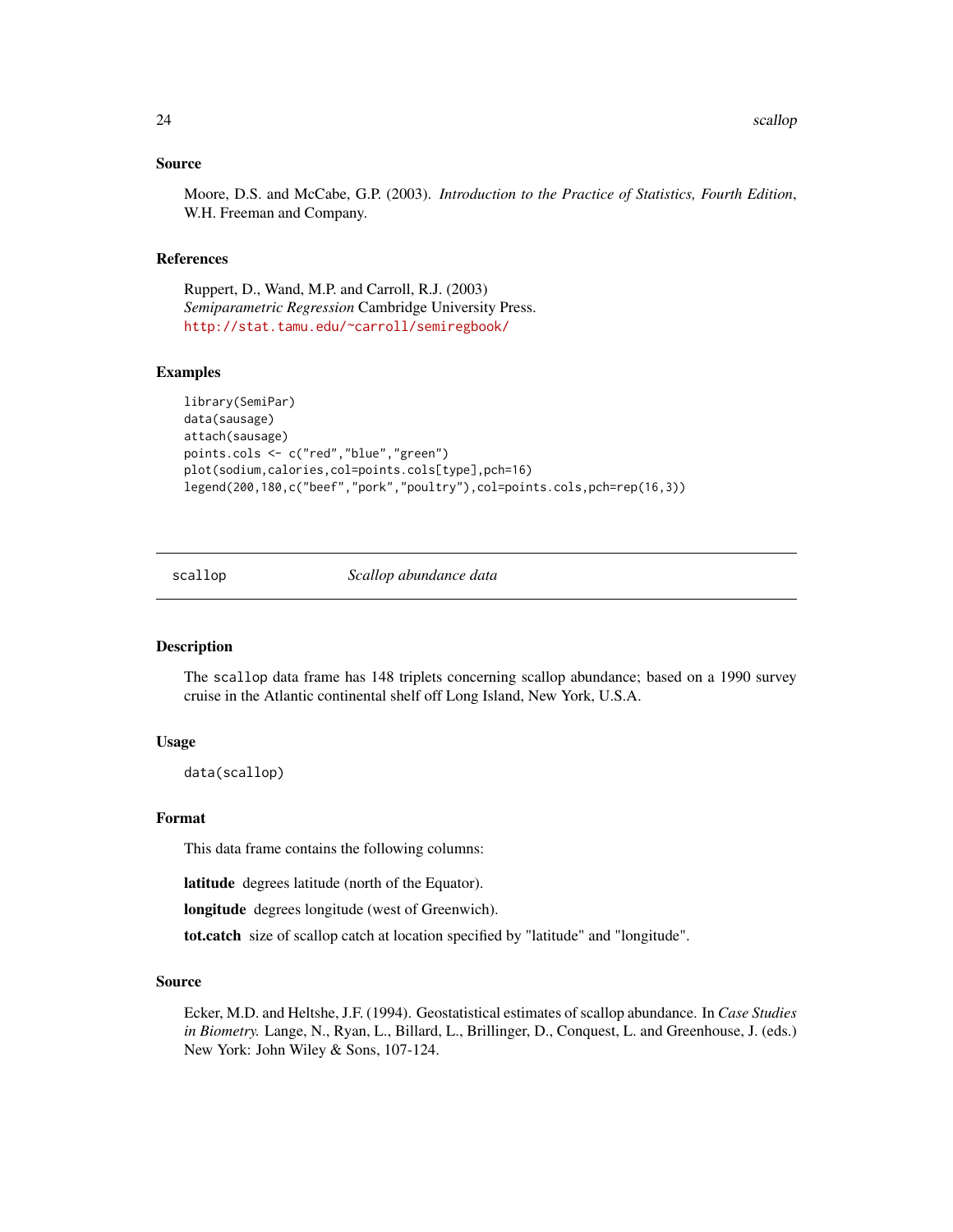#### <span id="page-24-0"></span>sitka **25. urte - 25. urte - 25. urte - 25. urte - 25. urte - 25. urte - 25. urte - 25. urte - 25. urte - 25. urte - 25. urte - 25. urte - 25. urte - 25. urte - 25. urte - 25. urte - 25. urte - 25. urte - 25. urte - 25. ur**

#### References

Ruppert, D., Wand, M.P. and Carroll, R.J. (2003) *Semiparametric Regression* Cambridge University Press. <http://stat.tamu.edu/~carroll/semiregbook/>

#### Examples

library(SemiPar) data(scallop) pairs(scallop)

sitka *Sitka spruce data*

#### Description

The sitka data frame contains measurements of log-size for 79 Sitka spruce trees grown in normal or ozone-enriched environments. Within each year, the data are organised in four blocks, corresponding to four controlled environment chambers. The first two chambers, containing 27 trees each, have an ozone-enriched atmosphere, the remaining two, containing 12 and 13 trees respectively, have a normal (control) atmosphere.

#### Usage

data(sitka)

#### Format

This data frame contains the following columns:

id.num identification number of tree.

order time order ranking within each tree.

days time in days since 1st January, 1988.

log.size tree size measured on a logarithmic scale.

ozone indicator ozone treatment: 0=control,1=ozone.

#### Source

Diggle, P.J., Heagerty, P., Liang, K.-Y. and Zeger, S.L. (2002). *Analysis of Longitudinal Data, Second Edition*, Oxord: Oxford University Press.

#### References

Ruppert, D., Wand, M.P. and Carroll, R.J. (2003) *Semiparametric Regression* Cambridge University Press. <http://stat.tamu.edu/~carroll/semiregbook/>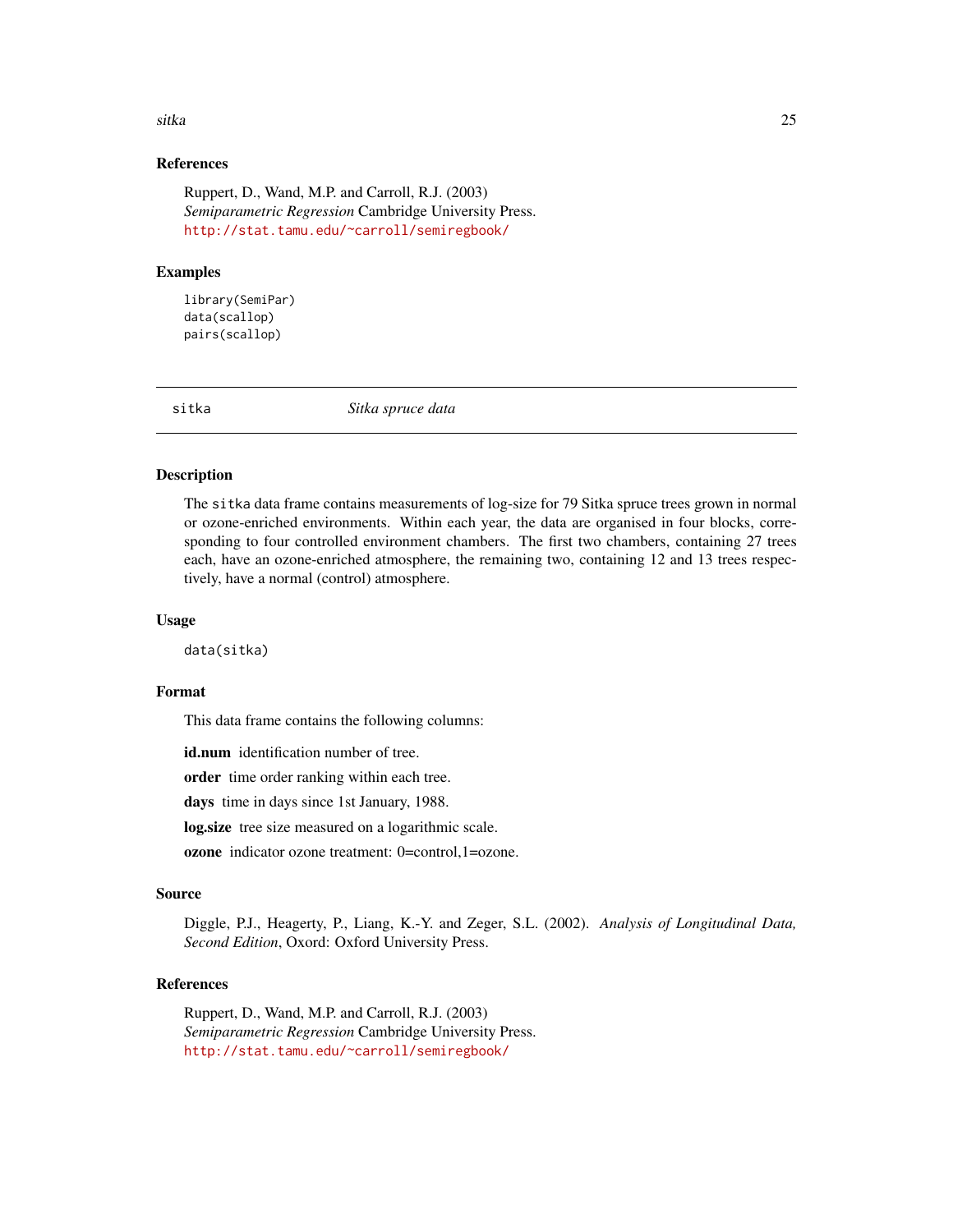#### Examples

```
library(SemiPar)
data(sitka)
attach(sitka)
library(lattice)
ozone.char <- rep("control",nrow(sitka))
ozone.char[ozone==1] <- "ozone"
xyplot(log.size~days|ozone.char,data=sitka,groups=id.num,type="b")
```
<span id="page-25-1"></span>spm *Fit a SemiParametric regression Model*

#### Description

spm is used to fit semiparametric regression models using the mixed model representation of penalized splines (per Ruppert, Wand and Carroll, 2003).

#### Usage

spm(form,random=NULL,group=NULL,family="gaussian", spar.method="REML",omit.missing=NULL)

#### Arguments

| form         | a formula describing the model to be fit. Note, that an intercept is always in-<br>cluded, whether given in the formula or not.      |
|--------------|--------------------------------------------------------------------------------------------------------------------------------------|
| random       | "random=~1" specifies inclusion of a random intercept according to the groups<br>specified by the "group" argument.                  |
| group        | a vector of labels for specifying groups.                                                                                            |
| family       | for specification of the type of likelihood model assumed in the fitting. May be<br>"gaussian", "binomial" or "poisson"              |
| spar.method  | method for automatic smoothing parameter selection. May be "REML" (re-<br>stricted maximum likelihood) or "ML" (maximum likelihood). |
| omit.missing | a logical value indicating whether fields with missing values are to be omitted.                                                     |

### Details

See the SemiPar Users' Manual for details and examples.

#### Value

An list object of class "spm" containing the fitted model. The components are:

| fit  | mimics fit object of lme() for family="gaussian" and glmmPQL() for family="binomial"<br>or family="poisson". |
|------|--------------------------------------------------------------------------------------------------------------|
| info | information about the inputs.                                                                                |
| aux  | auxiliary information such as variability estimates.                                                         |

<span id="page-25-0"></span>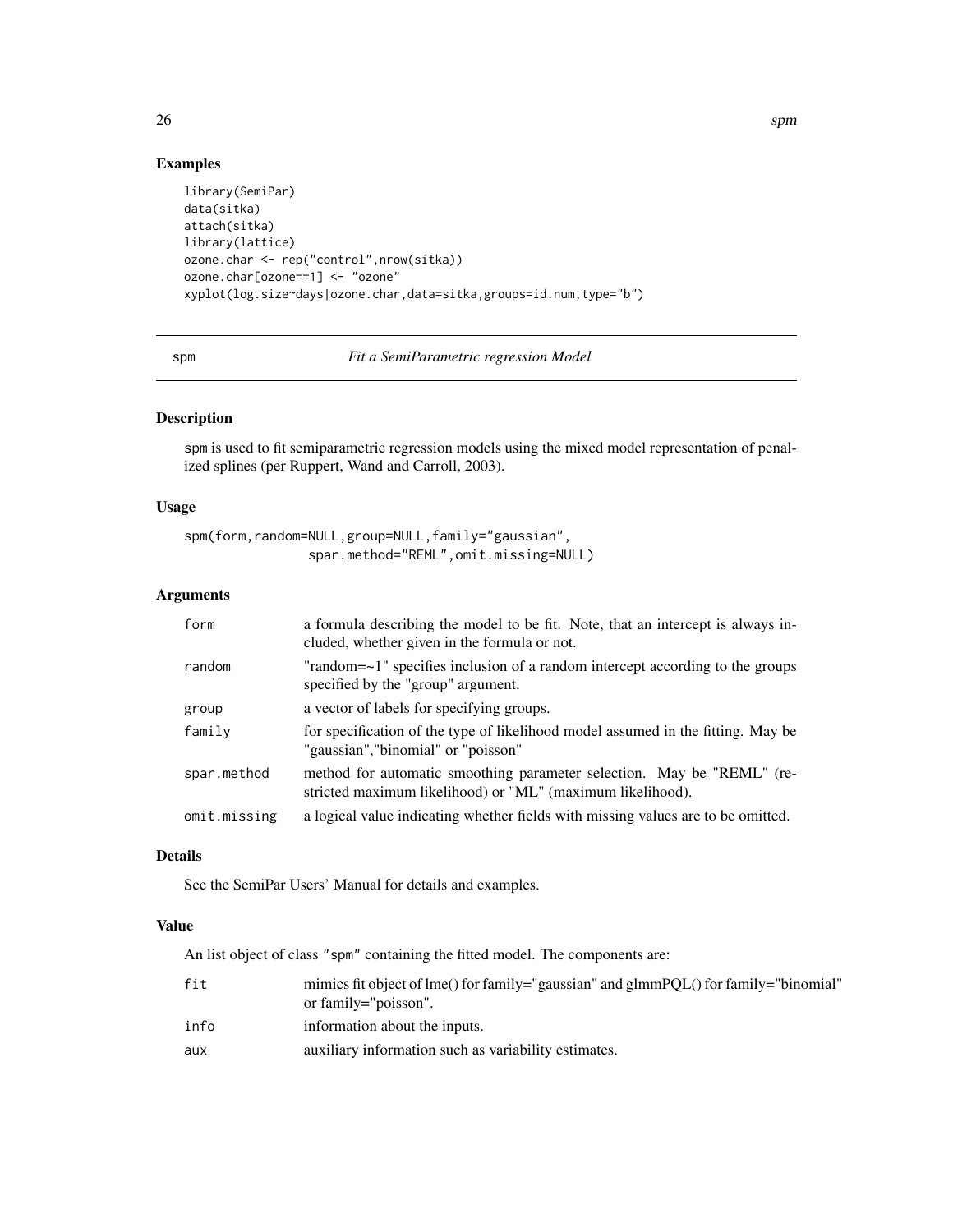#### <span id="page-26-0"></span>summary.spm 27

#### Author(s)

M.P. Wand <mwand@uow.edu.au> (other contributors listed in SemiPar Users' Manual).

#### References

Ruppert, D., Wand, M.P. and Carroll, R.J. (2003) *Semiparametric Regression* Cambridge University Press. <http://stat.tamu.edu/~carroll/semiregbook/>

Ganguli, B. and Wand, M.P. (2005) *SemiPar 1.0 Users' Manual*. <http://matt-wand.utsacademics.info/SPmanu.pdf>

#### See Also

[gam](#page-0-0) (in package 'mgcv') [lme](#page-0-0) (in package 'nlme') [glmmPQL](#page-0-0) (in package 'MASS') [plot.spm](#page-15-1) [summary.spm](#page-26-1)

#### Examples

```
library(SemiPar)
data(fossil)
attach(fossil)
fit <- spm(strontium.ratio~f(age))
plot(fit)
summary(fit)
data(calif.air.poll)
attach(calif.air.poll)
fit <- spm(ozone.level ~ f(daggett.pressure.gradient)+
                         f(inversion.base.height) +
                         f(inversion.base.temp))
summary(fit)
par(mfrow=c(2,2))
plot(fit)
# The SemiPar User Manual contains several other examples
# and details of plotting parameters.
#
# The current version of the manual is posted on the web-site:
#
# http://matt-wand.utsacademics.info/SPmanu.pdf
```
<span id="page-26-1"></span>summary.spm *Semiparametric regression summary*

#### Description

Takes a fitted spm object produced by spm() and summarises the fit.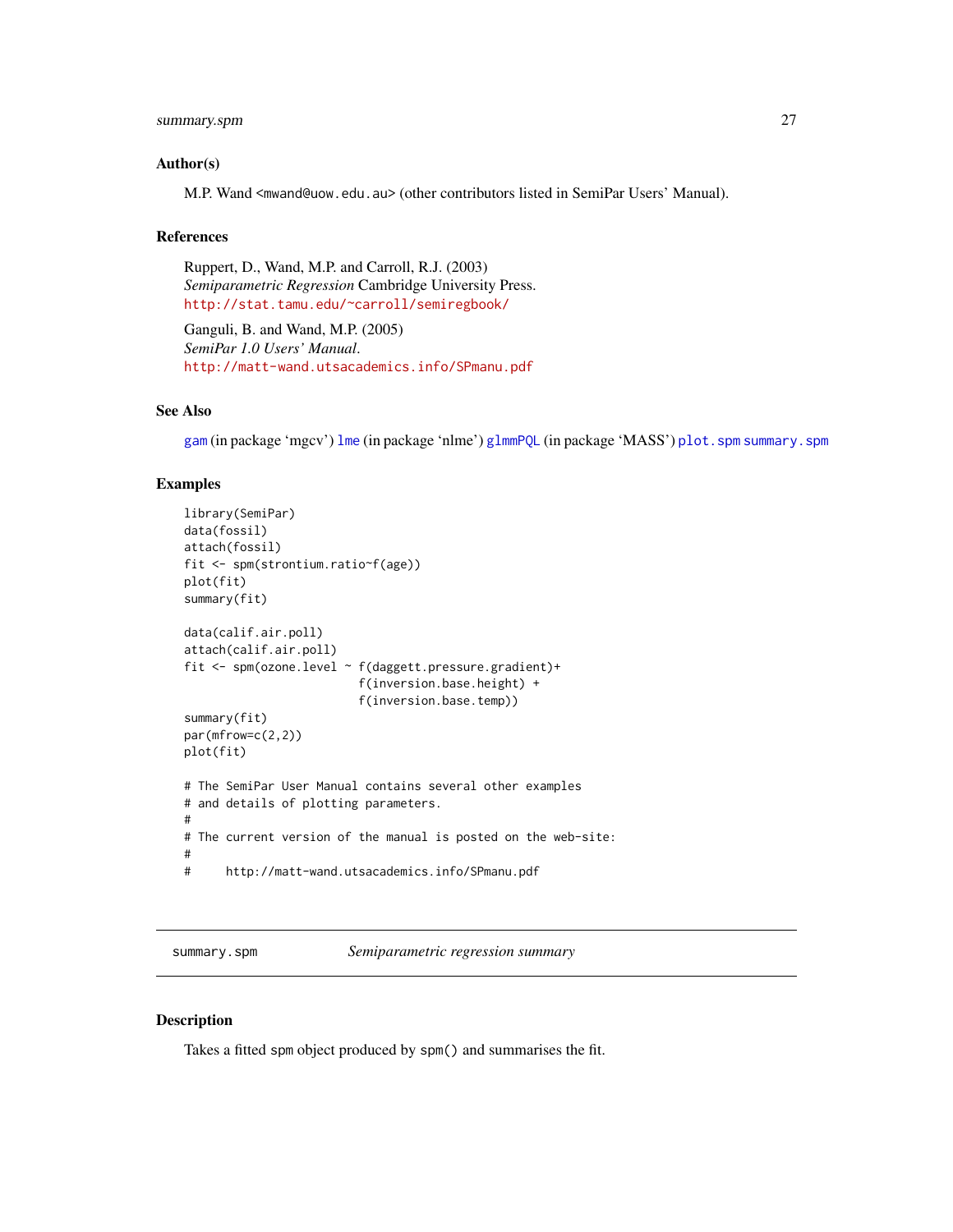#### Usage

## S3 method for class 'spm' summary(object,...)

#### Arguments

| object                  | a fitted spm object as produced by spm(). |
|-------------------------|-------------------------------------------|
| $\cdot$ $\cdot$ $\cdot$ | other arguments.                          |

#### Details

Produces tables for the linear (parametric) and non-linear (nonparametric) components. The linear table provides coefficient estimates, standard errors and p-values. The non-linear table provides degrees of freedom values and other information.

#### Value

The function generates summary tables.

#### Author(s)

M.P. Wand <mwand@uow.edu.au> (other contributors listed in SemiPar Users' Manual).

#### References

Ruppert, D., Wand, M.P. and Carroll, R.J. (2003) *Semiparametric Regression* Cambridge University Press. <http://stat.tamu.edu/~carroll/semiregbook/>

Ganguli, B. and Wand, M.P. (2005) *SemiPar 1.0 Users' Manual*. <http://matt-wand.utsacademics.info/SPmanu.pdf>

#### See Also

[spm](#page-25-1) [plot.spm](#page-15-1) [predict.spm](#page-16-1)

```
library(SemiPar)
data(onions)
attach(onions)
log.yield <- log(yield)
fit <- spm(log.yield~location+f(dens))
summary(fit)
```
<span id="page-27-0"></span>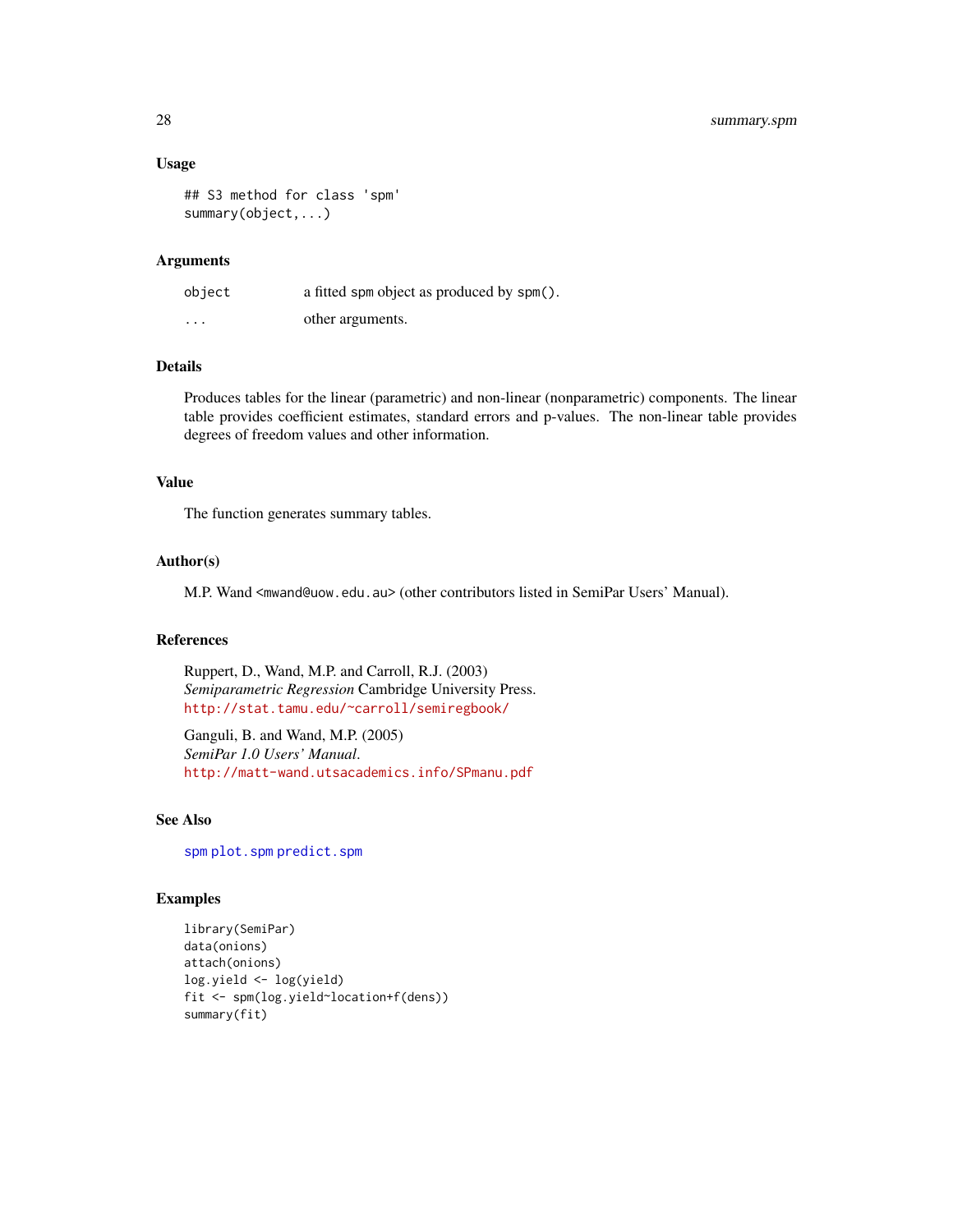<span id="page-28-0"></span>The term.structure data frame has 117 observations on the prices of U.S. STRIPS (Separate Trading on Registered Interest and Principal of Securities) on December 31, 1995.

#### Usage

```
data(term.structure)
```
#### Format

This data frame contains the following columns:

time.to.maturity time in years between 31st December, 1995, and the date on which the STRIPS matures.

price price of the STRIPS as a percent of par.

#### Source

University of Houston Fixed Income Database.

#### References

Jarrow, R., Ruppert, D., and Yu, Y. (2004). Estimating the term structure of corporate debt with a semiparametric penalized spline model, *Journal of the American Statistical Association*, 99, 57-66.

Ruppert, D., Wand, M.P. and Carroll, R.J. (2003) *Semiparametric Regression* Cambridge University Press. <http//stat.tamu.edu/~carroll/semiregbook/>

```
library(SemiPar)
data(term.structure)
attach(term.structure)
plot(time.to.maturity,price)
```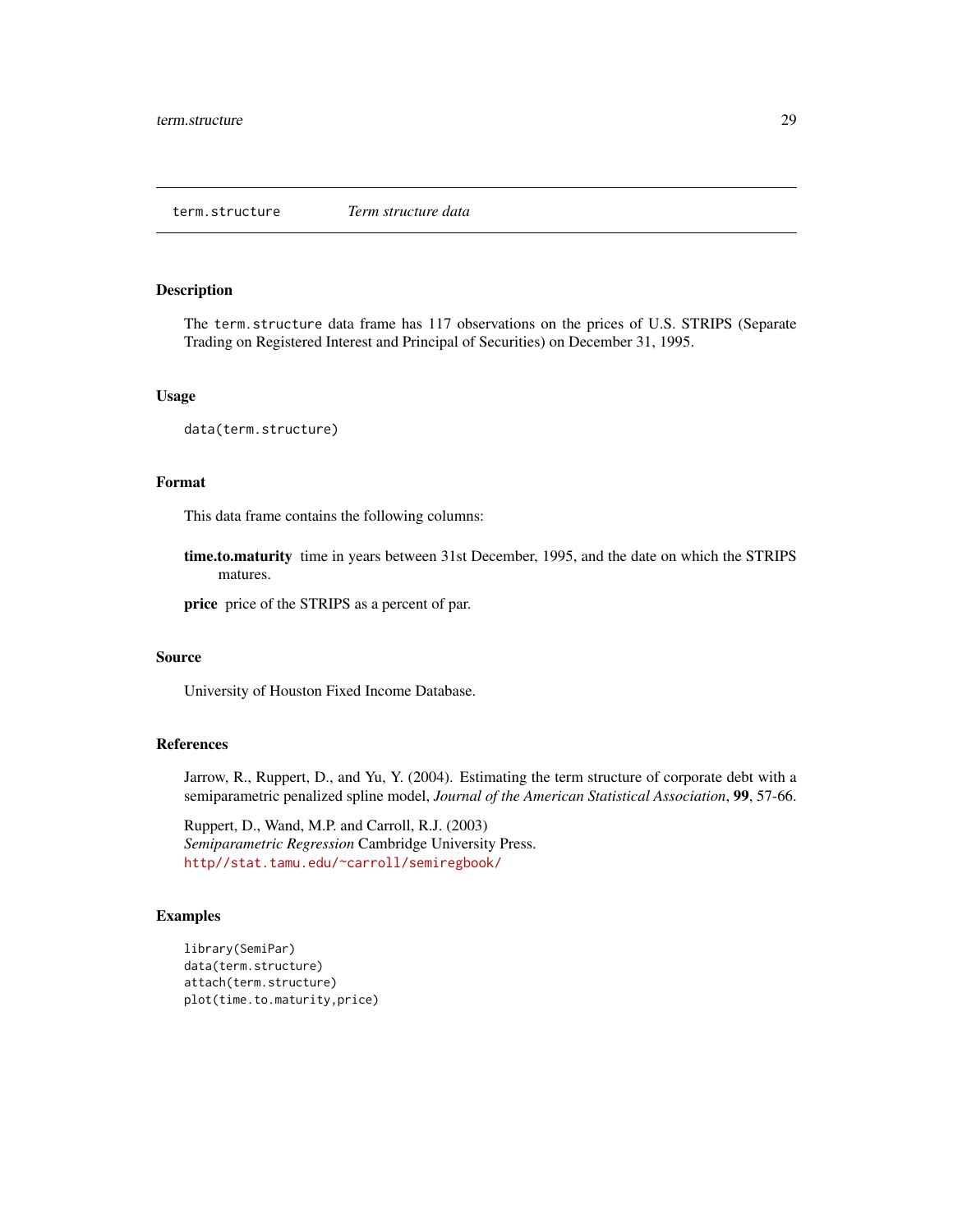<span id="page-29-0"></span>

The trade.union data frame has data on 534 U.S. workers.

#### Usage

data(trade.union)

#### Format

This data frame contains the following columns:

years.educ number of years of education.

south indicator of living in southern region of U.S.A.

female gender indicator: 0=male,1=female.

years.experience number of years of work experience

union.member indicator of trade union membership: 0=non-member, 1=member.

wage wages in dollars per hour.

age age in years.

race 1=black, 2=Hispanic, 3=white.

occupation 1=management, 2=sales, 3=clerical, 4=service, 5=professional, 6=other.

sector 0=other, 1=manufacturing, 2=construction.

married indicator of being married: 0=unmarried, 1=married.

#### Source

Berndt, E.R. (1991) *The Practice of Econometrics.* New York: Addison-Wesley.

#### References

Ruppert, D., Wand, M.P. and Carroll, R.J. (2003) *Semiparametric Regression* Cambridge University Press. <http://stat.tamu.edu/~carroll/semiregbook/>

```
library(SemiPar)
data(trade.union)
pairs(trade.union,pch=".")
```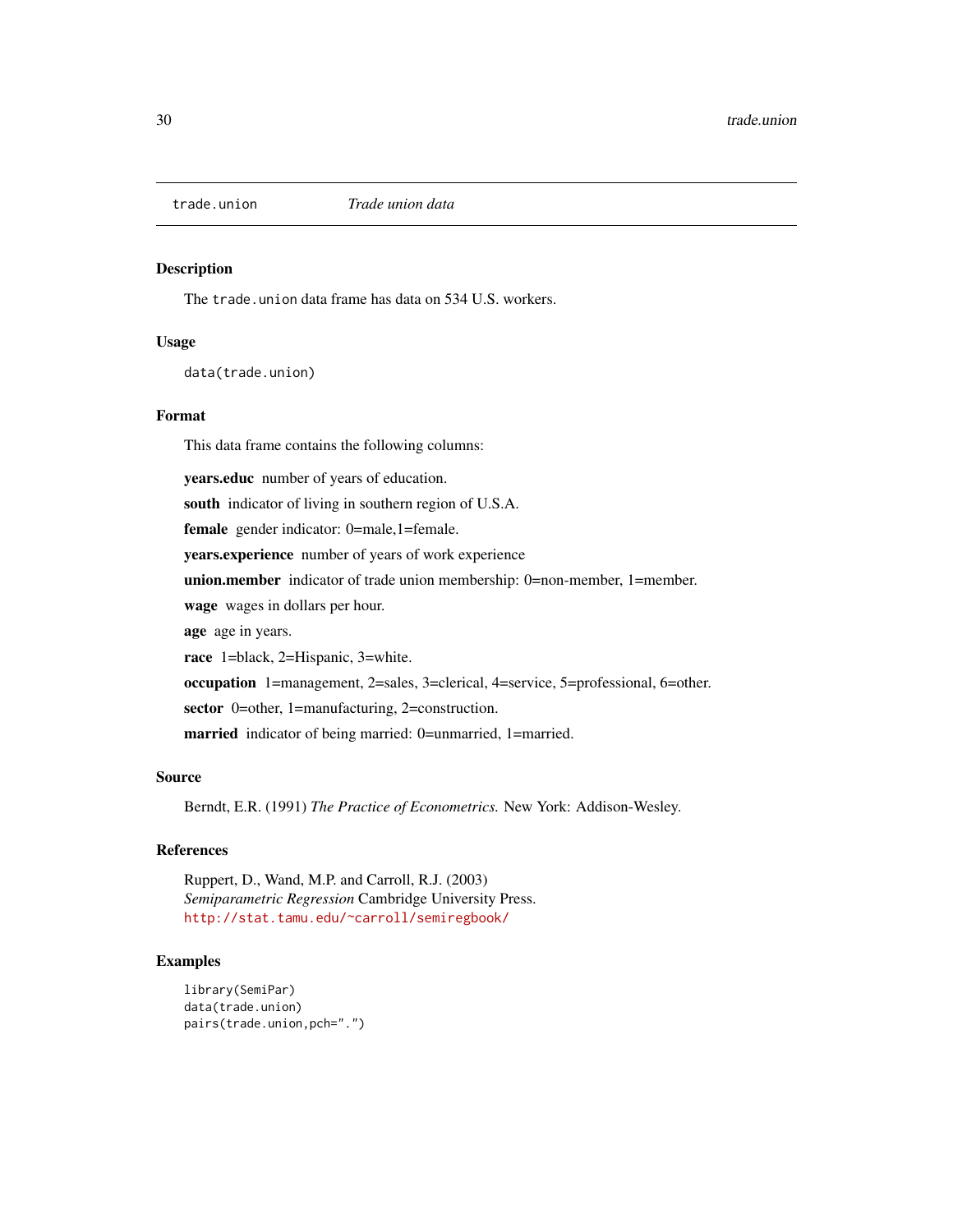<span id="page-30-0"></span>

The ustemp data frame has 56 observations on the temperature and location of 56 U.S. cities.

#### Usage

data(ustemp)

#### Format

This data frame contains the following columns:

city character string giving name of city and state (two-letter abbreviation).

min.temp average minimum January temperature.

latitude degrees latitude (north of Equator).

longitude degrees longitude (west of Greenwich).

#### Source

Peixoto, J.L. (1990). A property of well-formulated polynomial regression models. *American Statistician*, 44, 26-30.

#### References

Ruppert, D., Wand, M.P. and Carroll, R.J. (2003) *Semiparametric Regression* Cambridge University Press. <http://stat.tamu.edu/~carroll/semiregbook/>

```
library(SemiPar)
data(ustemp)
attach(ustemp)
grey.levs <- min.temp+20
col.vec <- paste("grey",as.character(grey.levs),sep="")
plot(-longitude,latitude,col=col.vec,pch=16,cex=3,xlim=c(-130,-60))
text(-longitude,latitude,as.character(city))
```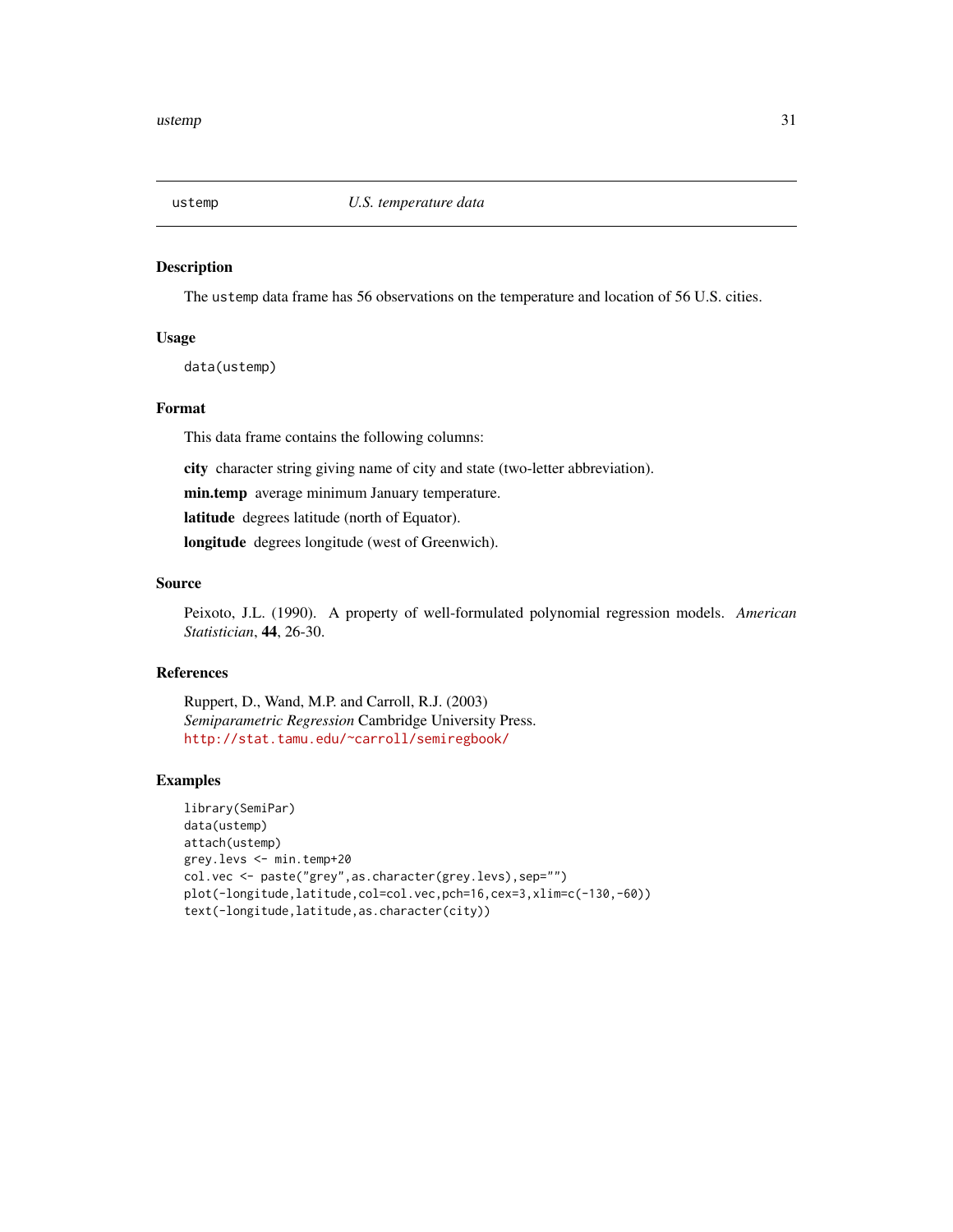# <span id="page-31-0"></span>Index

∗Topic datasets age.income , [2](#page-1-0) bpd , [3](#page-2-0) calif.air.poll , [4](#page-3-0) copper , [4](#page-3-0) elec.temp, [5](#page-4-0) ethanol, [6](#page-5-0) fossil, [8](#page-7-0) fuel.frame, [9](#page-8-0) janka , [10](#page-9-0) lidar , [10](#page-9-0) milan.mort , [12](#page-11-0) monitor.mercury, [13](#page-12-0) onions , [14](#page-13-0) pig.weights , [15](#page-14-0) ragweed , [19](#page-18-0) retire.plan , [21](#page-20-0) salinity , [22](#page-21-0) sausage, [23](#page-22-0) scallop , [24](#page-23-0) sitka , [25](#page-24-0) term.structure , [29](#page-28-0) trade.union , [30](#page-29-0) ustemp , [31](#page-30-0) ∗Topic models fitted.spm , [7](#page-6-0) lines.spm , [11](#page-10-0) plot.spm , [16](#page-15-0) predict.spm , [17](#page-16-0) print.spm , [18](#page-17-0) residuals.spm , [20](#page-19-0) spm , [26](#page-25-0) summary.spm , [27](#page-26-0) ∗Topic nonlinear spm , [26](#page-25-0) ∗Topic regression fitted.spm , [7](#page-6-0) lines.spm , [11](#page-10-0) plot.spm , [16](#page-15-0)

predict.spm , [17](#page-16-0) print.spm , [18](#page-17-0) residuals.spm , [20](#page-19-0) spm , [26](#page-25-0) summary.spm, [27](#page-26-0) ∗Topic smooth fitted.spm, [7](#page-6-0) lines.spm , [11](#page-10-0) plot.spm , [16](#page-15-0) predict.spm , [17](#page-16-0) print.spm , [18](#page-17-0) residuals.spm , [20](#page-19-0) spm , [26](#page-25-0) summary.spm, [27](#page-26-0) age.income , [2](#page-1-0) bpd , [3](#page-2-0) calif.air.poll , [4](#page-3-0) copper , [4](#page-3-0) elec.temp, [5](#page-4-0) ethanol, [6](#page-5-0) fitted.spm , [7](#page-6-0) , *[12](#page-11-0)* , *[19](#page-18-0)* , *[21](#page-20-0)* fossil, [8](#page-7-0) fuel.frame, [9](#page-8-0) gam , *[27](#page-26-0)* glmmPQL , *[27](#page-26-0)* janka , [10](#page-9-0) lidar , [10](#page-9-0) lines.spm , *[7](#page-6-0)* , [11](#page-10-0) , *[17](#page-16-0)[–19](#page-18-0)* , *[21](#page-20-0)* lme , *[27](#page-26-0)* milan.mort , [12](#page-11-0) monitor.mercury, [13](#page-12-0) onions , [14](#page-13-0)